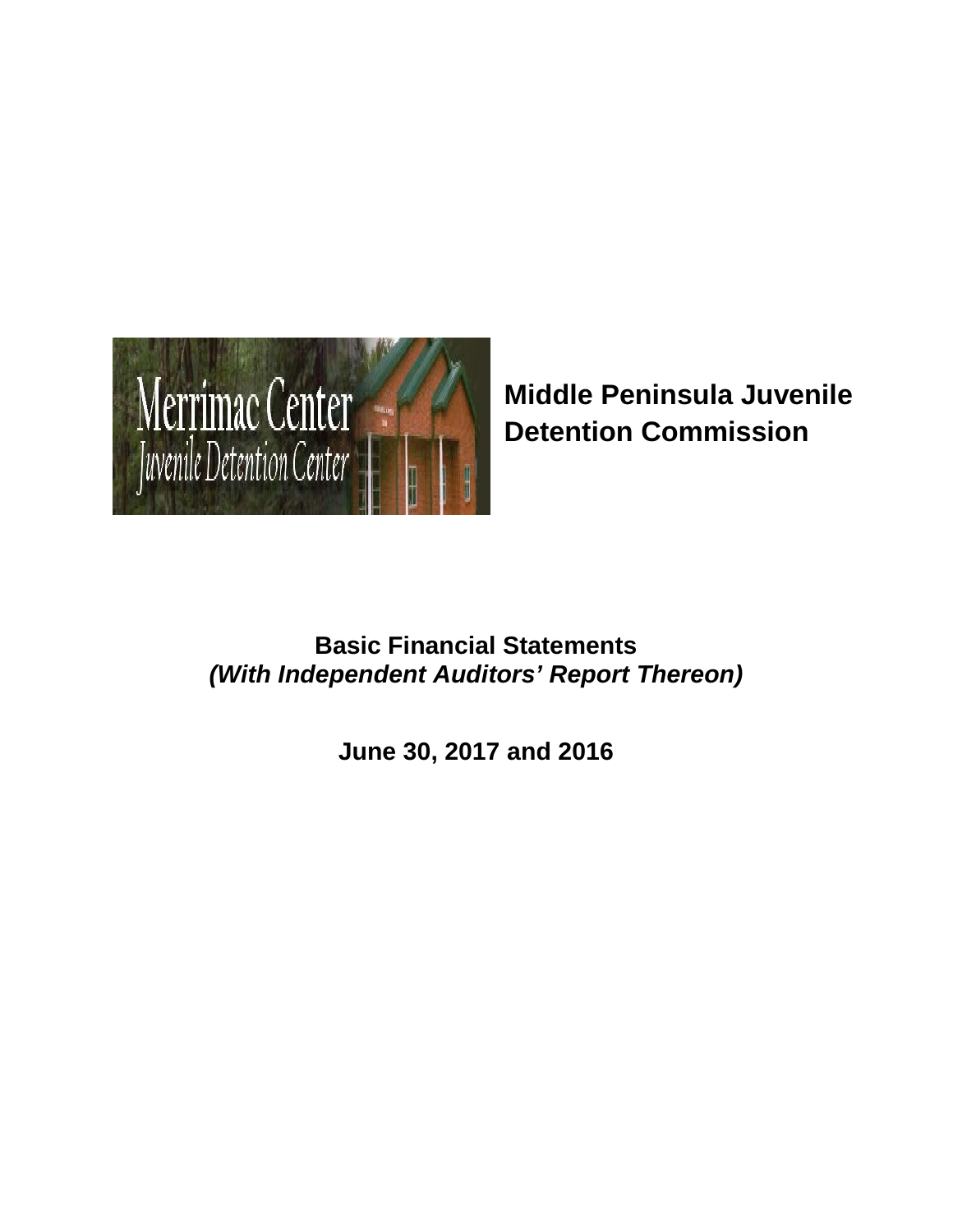Table of Contents

|                                                                                                                                                                                                                             | Page               |
|-----------------------------------------------------------------------------------------------------------------------------------------------------------------------------------------------------------------------------|--------------------|
| <b>Financial Section</b>                                                                                                                                                                                                    |                    |
| Independent Auditors' Report                                                                                                                                                                                                | $1 - 2$            |
| Management's Discussion and Analysis                                                                                                                                                                                        | $3 - 5$            |
| <b>Basic Financial Statements</b><br><b>Statements of Net Position</b><br>Statements of Revenues, Expenses, and Changes in Net Position<br><b>Statements of Cash Flows</b><br>Notes to Financial Statements                 | 6<br>8<br>$9 - 14$ |
| <b>Compliance Section</b>                                                                                                                                                                                                   |                    |
| Report of Independent Auditors' on Internal Control over Financial Reporting and on<br>Compliance and Other Matters Based on an Audit of Financial Statements Performed in<br>Accordance with Government Auditing Standards | $15 - 16$          |
| Report of Independent Auditors' on Compliance with Commonwealth of Virginia<br>Laws, Regulations, Contracts and Grants                                                                                                      | 17 - 18            |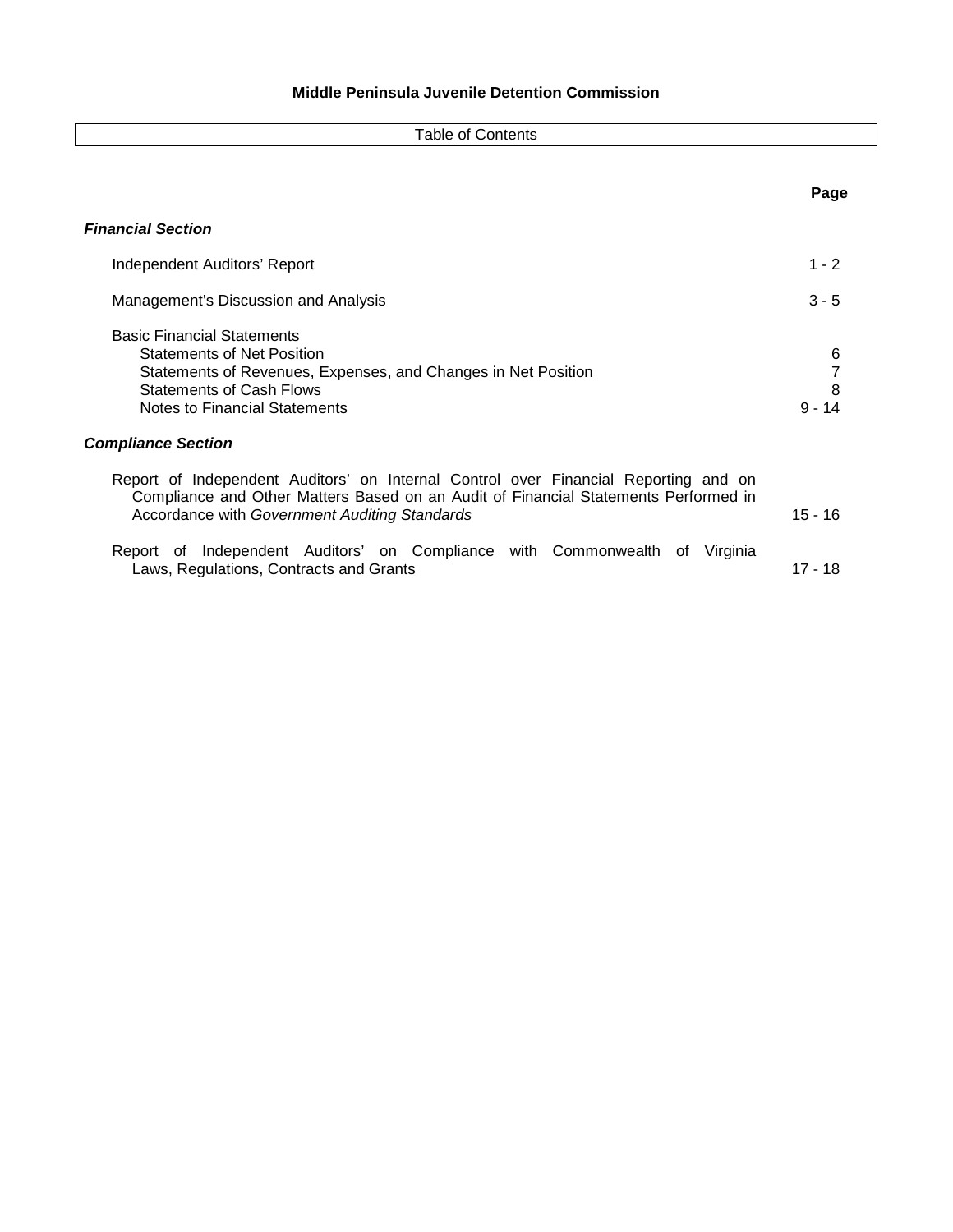

# **Independent Auditors' Report**

Commission Members Middle Peninsula Juvenile Detention Commission Williamsburg, Virginia

We have audited the accompanying basic financial statements of the Middle Peninsula Juvenile Detention Commission as of and for the years ended June 30, 2017 and 2016 and the related notes to the financial statements, as listed in the table of contents. These financial statements are the responsibility of the Middle Peninsula Juvenile Detention Commission's management.

# *Management's Responsibility for the Financial Statements*

Management is responsible for the preparation and fair presentation of these financial statements in accordance with accounting principles generally accepted in the United States of America; this includes the design, implementation, and maintenance of internal control relevant to the preparation and fair presentation of financial statements that are free from material misstatement, whether due to fraud or error.

# *Auditors' Responsibility*

Our responsibility is to express an opinion on these financial statements based on our audits. We conducted our audits in accordance with auditing standards generally accepted in the United States of America and the standards applicable to financial audits contained in *Government Auditing Standards,*  issued by the Comptroller General of the United States; and *Specifications for Audits of Authorities, Boards and Commissions* issued by the Auditor of Public Accounts of the Commonwealth of Virginia. Those standards require that we plan and perform the audits to obtain reasonable assurance about whether the financial statements are free from material misstatement.

An audit involves performing procedures to obtain audit evidence, about the amounts and disclosures in the financial statements. The procedures selected depend on the auditors' judgment, including the assessment of the risks of material misstatement of the financial statements, whether due to fraud or error. In making those risk assessments, the auditor considers internal control relevant to the entity's preparation and fair presentation of the financial statements in order to design audit procedures that are appropriate in the circumstances, but not for the purpose of expressing an opinion on the effectiveness of the entity's internal control. Accordingly, we express no such opinion. An audit also includes evaluating the appropriateness of accounting policies used and the reasonableness of significant accounting estimates made by management, as well as evaluating the overall presentation of the financial statements.

We believe that the audit evidence we have obtained is sufficient and appropriate to provide a basis for our audit opinion.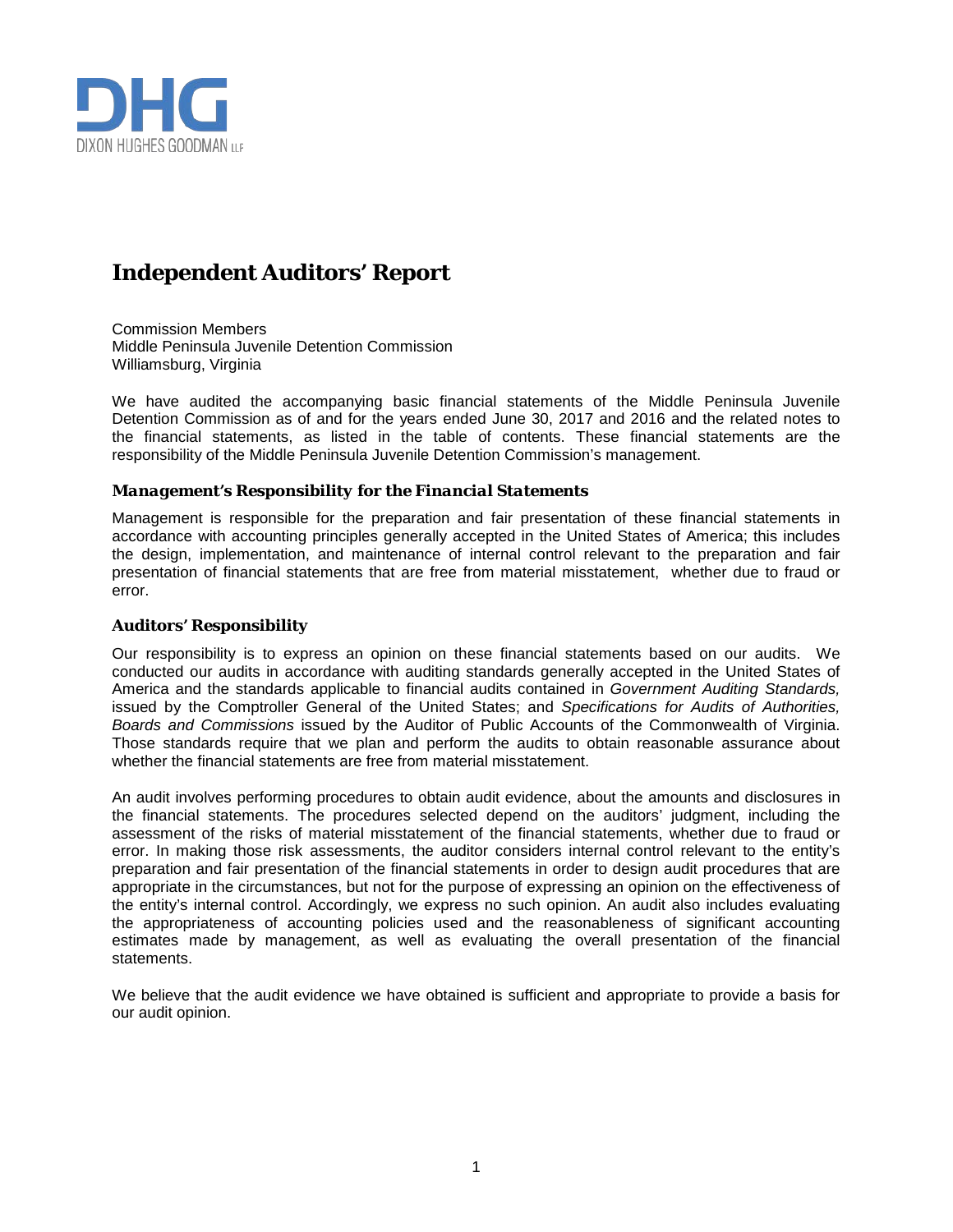

# *Opinion*

In our opinion, the financial statements referred to above present fairly, in all material respects, the financial position of the Middle Peninsula Juvenile Detention Commission as of June 30, 2017 and 2016, and the changes in net position and cash flows thereof for the years then ended in accordance with accounting principles generally accepted in the United States of America.

# *Required Supplementary Information*

Accounting principles generally accepted in the United States of America require that the management's discussion and analysis on pages 3 - 5 be presented to supplement the basic financial statements. Such information, although not a part of the basic financial statements, is required by the Governmental Accounting Standards Board, who considers it to be an essential part of financial reporting for placing the basic financial statements in an appropriate operational, economic, or historical context. We have applied certain limited procedures to the required supplementary information in accordance with auditing standards generally accepted in the United States of America, which consisted of inquiries of management about the methods of preparing the information and comparing the information for consistency with management's responses to our inquiries, the basic financial statements, and other knowledge we obtained during our audits of the basic financial statements. We do not express an opinion or provide any assurance on the information because the limited procedures do not provide us with sufficient evidence to express an opinion or provide any assurance.

# *Other Reporting Required by Government Auditing Standards*

In accordance with *Government Auditing Standards,* we have also issued our report dated October 3, 2017, on our consideration of the Middle Peninsula Juvenile Detention Commission's internal control over financial reporting and on our tests of its compliance with certain provisions of laws, regulations, contracts, and grant agreements and other matters. The purpose of that report is to describe the scope of our testing of internal control over financial reporting and compliance and the results of that testing, and not to provide an opinion on internal control over financial reporting or on compliance. That report is an integral part of an audit performed in accordance with *Government Auditing Standards* in considering Middle Peninsula Juvenile Detention Commission's internal control over financial reporting and compliance.

Dixon Hughes Goodman LLP

**Newport News, Virginia October 3, 2017**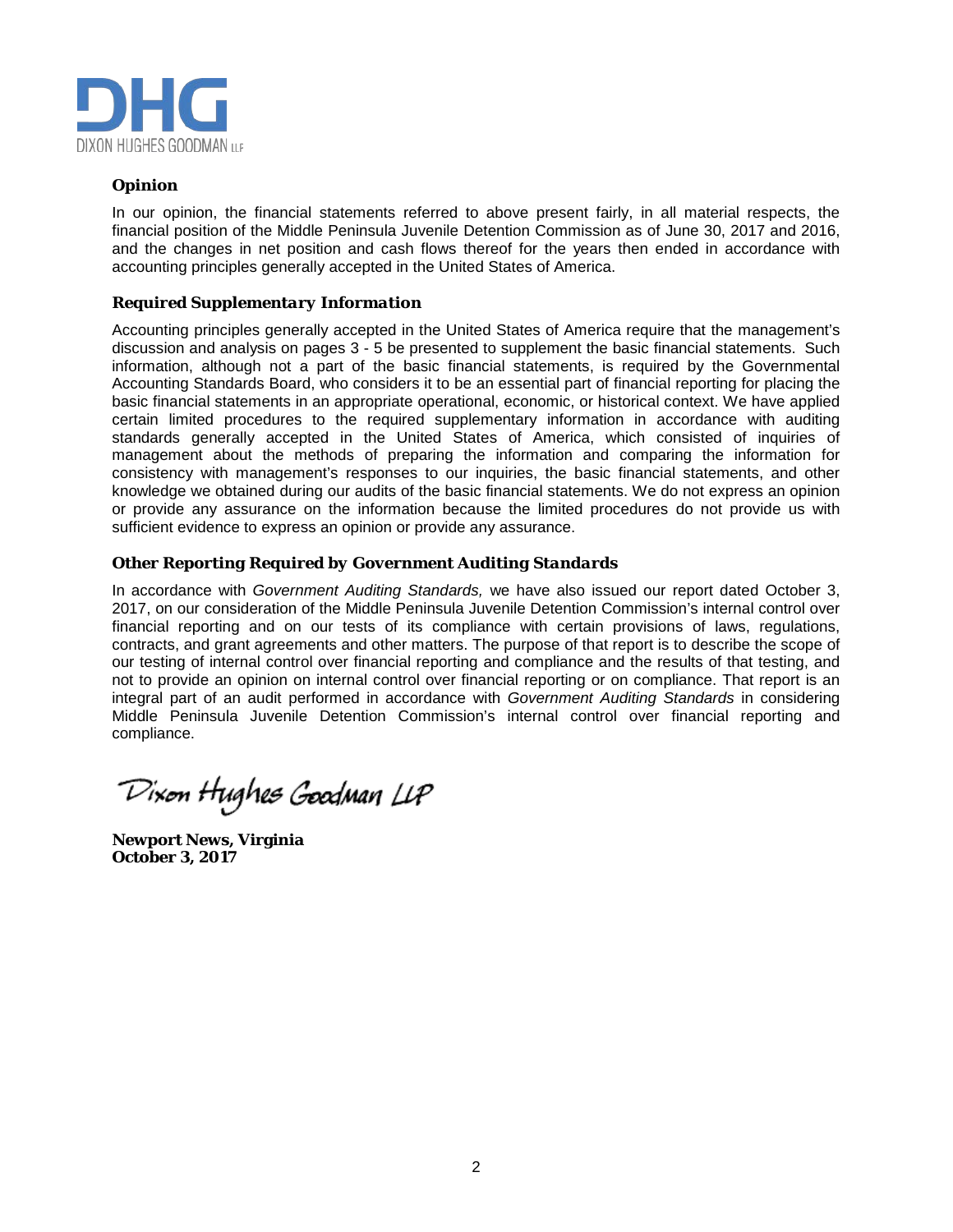Management's Discussion and Analysis June 30, 2017 and 2016

This section of the Middle Peninsula Juvenile Detention Commission's (the Commission) annual financial report presents our discussion and analysis of the Commission's financial performance during the fiscal years ended June 30, 2017 and 2016.

# **Financial Highlights**

The Commission had a decrease of (\$78,339) and (\$90,260) in net position for fiscal years 2017 and 2016, respectively. The decrease in both fiscal years was primarily attributable to higher personnel costs. In fiscal year 2017, the Commission provided a 2% raise, hired 5 new employees, had more overtime hours due to leave and workers compensation claims, and provided a one-time merit bonus. In fiscal year 2016, the Commission hired 12 additional employees.

### **Overview of the Financial Statements**

The financial section of this report has two components - Management's Discussion and Analysis (this section) and the basic financial statements. The basic financial statements are comprised of the Statements of Net Position, Statements of Revenues, Expenses, and Changes in Net Position, Statements of Cash Flows, and Notes to the Financial Statements. The Statement of Net Position presents information on the Authority's assets and deferred outflows of resources, and liabilities and deferred inflows of resources, with the difference between these two reported as net position. Over time, increases or decreases in net position may serve as a useful indicator of whether the financial position of the Authority is improving or deteriorating. However, it is also important to consider other nonfinancial factors, such as changes in economic conditions, population and service area growth, and new or changed legislation. The Statement of Revenues, Expenses and Changes in Net Position presents information showing how net position changed during the fiscal year. All changes in net position are reported as soon as the underlying event giving rise to the change occurs, regardless of the timing of related cash flows. Thus, revenues and expenses are reported in this statement for some items that will result in cash flows in future fiscal periods. Notes to the financial statements are an integral part of the statements and should be read in conjunction with the financial statements and the Management's Discussion and Analysis.

The Commission is accounted for under the economic resources measurement focus and the accrual basis of accounting similar to an enterprise fund. Accordingly, revenues are recognized in the period earned and expenses are recognized when they are incurred. Enterprise funds are used to account for the ongoing activities that are financed and operated similar to those often found in the private sector.

# **Financial Analysis**

| <b>Summary of Statement of Net Position</b>     |                        |           |    |           |    |           |
|-------------------------------------------------|------------------------|-----------|----|-----------|----|-----------|
|                                                 | 6/30/2017<br>6/30/2016 |           |    |           |    | 6/30/2015 |
| Current assets                                  | \$                     | 2,056,501 | \$ | 1,537,366 | \$ | 1,068,120 |
| Capital assets, net of accumulated depreciation |                        | 3,604,692 |    | 3,729,092 |    | 3,880,163 |
| <b>Total assets</b>                             |                        | 5,661,193 | \$ | 5,266,458 | \$ | 4,948,283 |
| <b>Current liabilities</b>                      | \$                     | 1,174,215 | \$ | 716,141   | \$ | 321,706   |
| Noncurrent liabilities                          |                        | 88,000    |    | 73,000    |    | 59,000    |
| <b>Total liabilities</b>                        |                        | 1,262,215 |    | 789,141   |    | 380,706   |
| Net investment in capital assets                |                        | 3,604,692 |    | 3,729,092 |    | 3,862,259 |
| Unrestricted                                    |                        | 794,286   |    | 748,225   |    | 705,318   |
| <b>Total net position</b>                       |                        | 4,398,978 |    | 4,477,317 |    | 4,567,577 |
| <b>Total liabilities and net position</b>       |                        | 5,661,193 | \$ | 5,266,458 | \$ | 4,948,283 |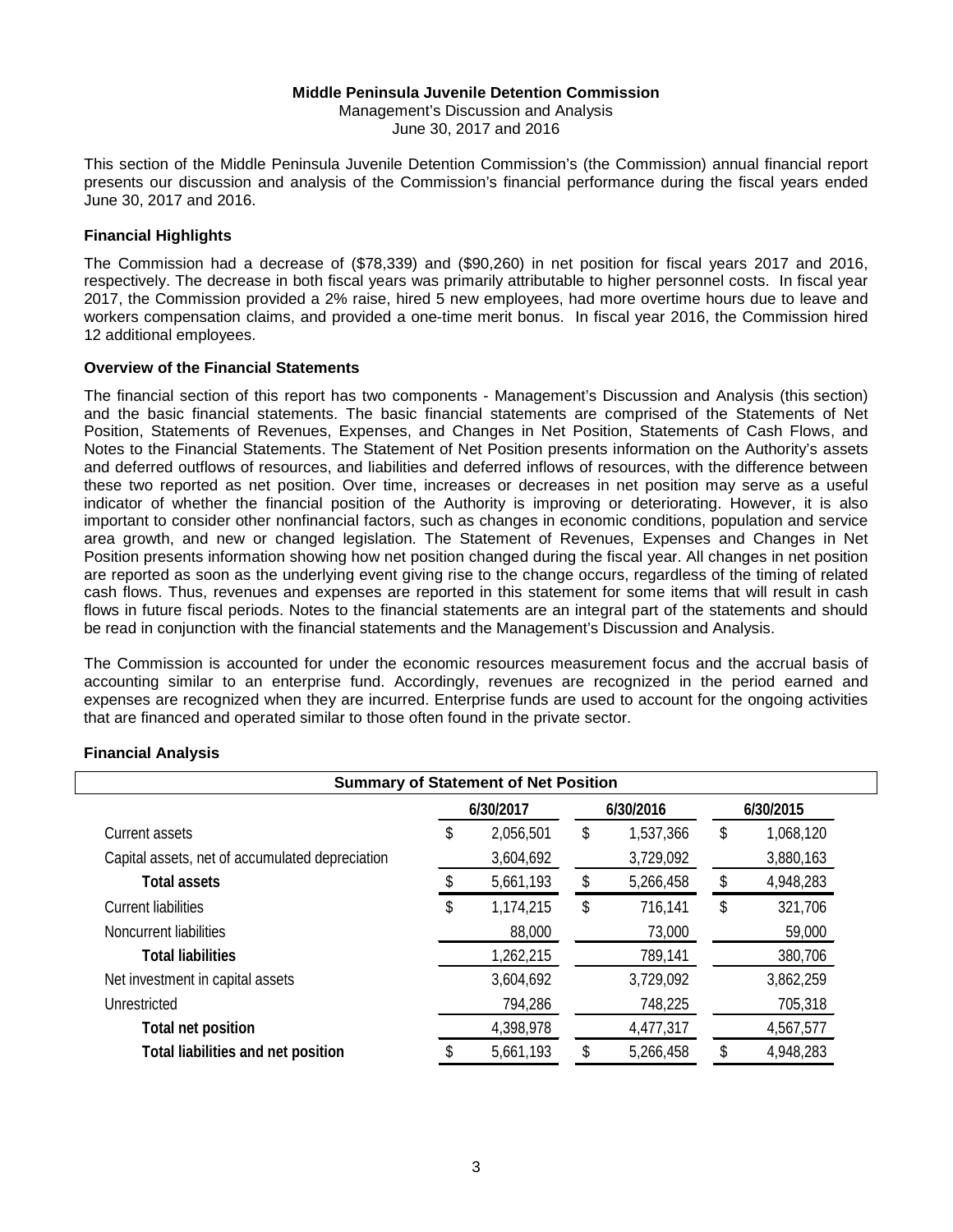Management's Discussion and Analysis June 30, 2017 and 2016

Total assets increased by 7.5% and 6.4% in fiscal years 2017 and 2016, respectively, primarily due to a higher cash balance due to monies advanced by the State for next year's services (unearned revenue).

Total liabilities increased by 60.0% and 107.3% in fiscal years 2017 and 2016, respectively. The increase in 2017 was primarily due to unearned revenue for money received from the State for the Community Placement Program for next year's services. Another contributing factor in 2017 was an increase in Accounts Payable, which was due to the Commission approving a refund to its member jurisdictions for a portion of its budget surplus. The increase in 2016 was primarily due to unearned revenue for payments received from the Department of Juvenile Justice for next year's services and an increase in the Other Post-Employment Benefits (OPEB) liability, which relates to health care premiums for retirees and the cost associated with allowing retirees to continue to participate in the plan after retirement.

At June 30, 2017 and 2016, assets exceeded liabilities by \$4,398,978 and \$4,477,317 respectively.

|                                      |   | 6/30/2017 |    | 6/30/2016 | 6/30/2015       |
|--------------------------------------|---|-----------|----|-----------|-----------------|
| Fees from member jurisdictions       | S | 1,739,384 | S  | 1,993,893 | \$<br>2,215,714 |
| Other operating revenues             |   | 2,692,327 |    | 2,018,556 | 1,485,294       |
| <b>Total operating revenues</b>      |   | 4,431,711 |    | 4,012,449 | 3,701,008       |
| Salaries, wages and benefits         |   | 3,597,979 |    | 3,199,729 | 2,978,068       |
| Other expenses                       |   | 915,684   |    | 903,032   | 693,741         |
| <b>Total operating expenses</b>      |   | 4,513,663 |    | 4,102,761 | 3,671,809       |
| <b>Operating income (loss)</b>       |   | (81, 952) |    | (90, 312) | 29,199          |
| Net nonoperating revenues (expenses) |   | 3,613     |    | 52        | (2,543)         |
| Change in net position               |   | (78, 339) |    | (90, 260) | 26,656          |
| Net position, beginning of year      |   | 4,477,317 |    | 4,567,577 | 4,540,921       |
| Net position, end of year            |   | 4,398,978 | \$ | 4,477,317 | \$<br>4,567,577 |

One of the primary sources of revenue for the Commission consist of fees from the member jurisdictions for which they serve. For fiscal years 2017 and 2016, fees from member jurisdiction decreased by 12.7% and 10.0%, respectively. The usage was up from 10,007 days in 2016 to 10,752 in 2017, however due to higher than anticipated revenue from the Commonwealth of Virginia, the Commission issued refunds to the member jurisdictions in the amount of \$325,000, resulting in a decrease in fees from member jurisdictions. Usage decreased in 2016 (10,007 days) compared to 2015 (11,899 days), which was the primary driver behind the decrease in member jurisdiction fees in 2016.

Other operating revenues consist primarily of funds from the state and federal governments and increased by 33.3% from 2016 due to the new state assessment program being in place for a full year in 2017. The state assessment program is designed to assess state ward juveniles to see if they would benefit from the Community Placement Program. The Commission is paid daily by the State to conduct these assessments. Other operating revenues in 2016 increased by 35.9% from 2015, due to additional funds received from the state for a cost of living adjustment, a new state ward assessment program and higher usage in the community placement program.

Salaries, wages and benefits accounted for 79.7% and 78.0% of the Commission's total operating expenses in fiscal years 2017 and 2016, respectively. Personnel costs increased by 12.4% in 2017 and was attributable to several factors, including a 2% raise, hiring 5 additional employees, more overtime hours due to leave and workers compensation claims, and a one-time merit bonus. Personnel costs increased by 7.4% in 2016 and was attributable to providing a 4% raise as well as a market adjustment to employees, 4 counselor promotions to be in compliance with the Prison Rape Elimination Act, the hiring of a registered nurse due to regulatory requirements and overtime attributable to employees on leave and a high degree of turnover during the year.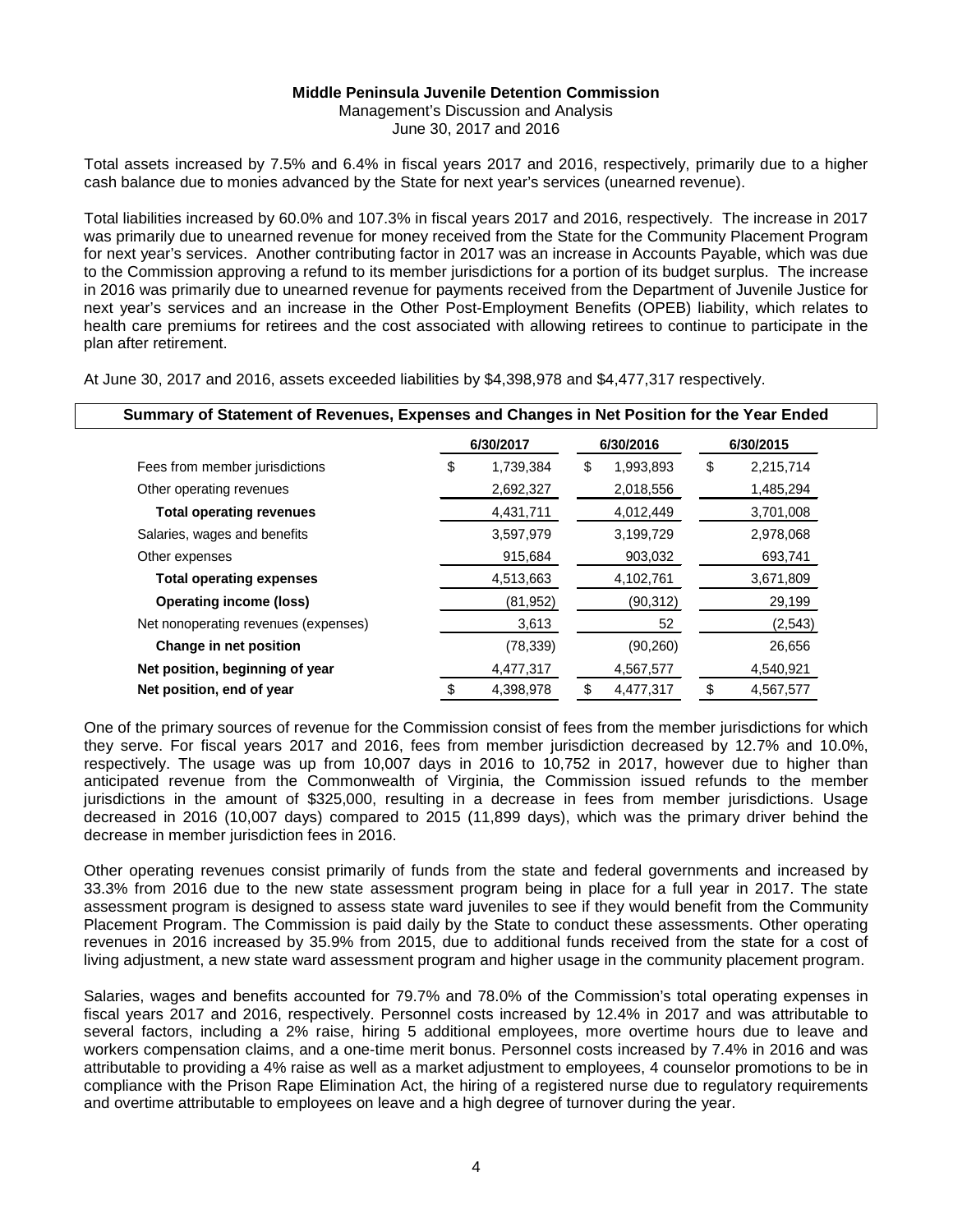Management's Discussion and Analysis June 30, 2017 and 2016

Other expenses increased by \$12,652 from 2016 due to food purchases, receipt of a block grant and additional bedspace for juveniles. Other expenses increased in 2016 by \$209,291 from 2015 due to a new maintenance agreement on the security system; temporary services for cooks, custodial and administrative services; counseling services; roof repairs; and additional bedspace for juveniles needing placement at another facility for safety purposes.

For 2017, net nonoperating revenues (expenses) consisted of interest earned on investments and a loss on the disposal of capital assets. For 2016, net nonoperating revenues (expenses) consisted of the same accounts and interest expense on the note payable that was paid in full by the end of the fiscal year.

Total net position decreased by \$78,339 and \$90,260 for the fiscal years ended June 30, 2017 and 2016, respectively, mainly due to the reasons enumerated above.

|                                | <b>Capital Assets</b> |           |           |
|--------------------------------|-----------------------|-----------|-----------|
|                                | 6/30/2017             | 6/30/2016 | 6/30/2015 |
| Nondepreciable                 | \$<br>148.149         | 118.354   | 118,354   |
| Depreciable                    | 6,983,405             | 6,970,327 | 6,913,880 |
| Less accummulated depreciation | 3,526,862             | 3,359,589 | 3,152,071 |
| Capital assets, net            | \$<br>3,604,692       | 3,729,092 | 3,880,163 |

During fiscal year 2017, the Commission purchased several new pieces of machinery and equipment, and was in the process of upgrading their security system. In addition, several capital assets were written off that did not meet the capitalization threshold. The net effect of the additions and disposals as well as current year's depreciation expense collectively comprise the decrease in capital assets from 2016. During 2016, the Commission purchased a water heater, a van and security cameras, which collectively comprise the increase in depreciable capital assets from 2015. Additional information can be found in Note 3 to the basic financial statements.

#### **Debt Administration**

The Commission executed a \$165,000 promissory note with Lancaster County during fiscal year 2011. The proceeds from the note were used to upgrade the security system. The note was paid off in fiscal year 2016. Additional information can be found in Note 4 to the basic financial statements.

#### **Request for Financial Information**

This financial report is designed to provide our citizens, taxpayers, customers, investors, and creditors with a general overview of the Commission's finances and to demonstrate the Commission's accountability for the money it receives. Questions concerning this report or requests for additional information should be directed to the James City County Department of Financial and Management Services, 101-F Mounts Bay Road, P.O. Box 8784, Williamsburg, Virginia 23187-8784.

\* \* \* \* \*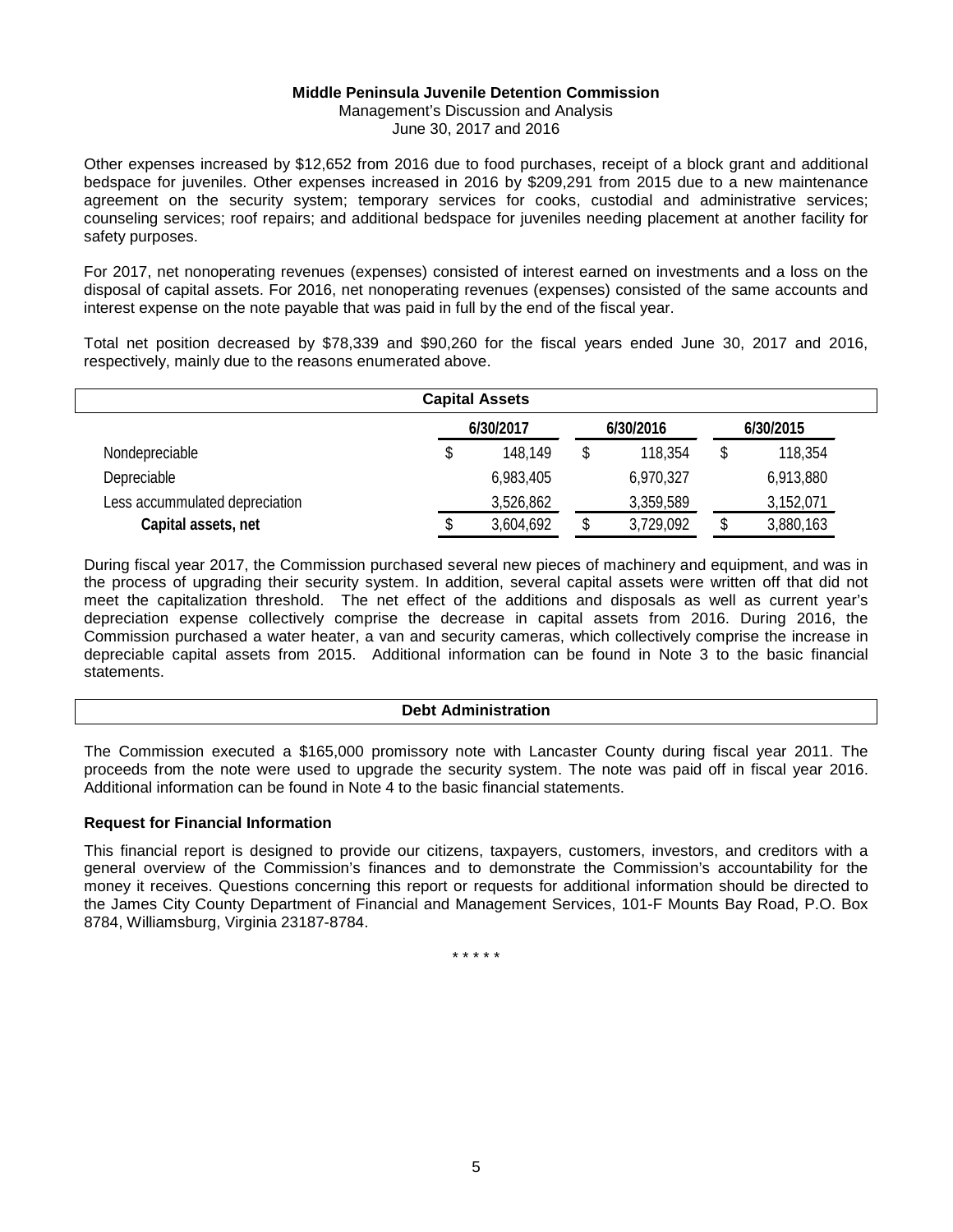# **Middle Peninsula Juvenile Detention Commission Statements of Net Position**

| <b>Assets</b><br><b>Current assets</b><br>\$<br>Cash and short-term investments (Note 2)<br>1,425,305<br>1,812,119<br>\$.<br>Accounts receivable<br>242,659<br>112,061<br>1,723<br>Due from James City County<br><b>Total current assets</b><br>2,056,501<br>1,537,366<br><b>Capital assets (Note 3)</b><br>Nondepreciable<br>148,149<br>118,354<br>Depreciable<br>6,970,327<br>6,983,405<br>Less accumulated depreciation<br>(3,526,862)<br>(3,359,589)<br><b>Capital assets, net</b><br>3,604,692<br>3,729,092<br><b>Total assets</b><br>5,266,458<br>5,661,193<br>\$<br><b>Liabilities and Net Position</b><br><b>Current liabilities</b><br>\$<br>\$<br>Accounts payable<br>376,573<br>19,508<br>Accrued payroll and benefits<br>167,442<br>148,512<br>Unearned revenue<br>630,200<br>548,121<br><b>Total current liabilities</b><br>716,141<br>1,174,215<br><b>Noncurrent liabilities</b><br>88,000<br>Other post-employment benefits (Note 7)<br>73,000<br><b>Total liabilities</b><br>1,262,215<br>789,141<br><b>Net position</b><br>Net investment in capital assets<br>3,604,692<br>3,729,092<br>Unrestricted<br>794,286<br>748,225<br><b>Total net position</b><br>4,477,317<br>4,398,978<br><b>Total liabilities and net position</b><br>5,266,458<br>5,661,193<br>\$ | 06/30/17 | 06/30/16 |
|----------------------------------------------------------------------------------------------------------------------------------------------------------------------------------------------------------------------------------------------------------------------------------------------------------------------------------------------------------------------------------------------------------------------------------------------------------------------------------------------------------------------------------------------------------------------------------------------------------------------------------------------------------------------------------------------------------------------------------------------------------------------------------------------------------------------------------------------------------------------------------------------------------------------------------------------------------------------------------------------------------------------------------------------------------------------------------------------------------------------------------------------------------------------------------------------------------------------------------------------------------------------------------|----------|----------|
|                                                                                                                                                                                                                                                                                                                                                                                                                                                                                                                                                                                                                                                                                                                                                                                                                                                                                                                                                                                                                                                                                                                                                                                                                                                                                  |          |          |
|                                                                                                                                                                                                                                                                                                                                                                                                                                                                                                                                                                                                                                                                                                                                                                                                                                                                                                                                                                                                                                                                                                                                                                                                                                                                                  |          |          |
|                                                                                                                                                                                                                                                                                                                                                                                                                                                                                                                                                                                                                                                                                                                                                                                                                                                                                                                                                                                                                                                                                                                                                                                                                                                                                  |          |          |
|                                                                                                                                                                                                                                                                                                                                                                                                                                                                                                                                                                                                                                                                                                                                                                                                                                                                                                                                                                                                                                                                                                                                                                                                                                                                                  |          |          |
|                                                                                                                                                                                                                                                                                                                                                                                                                                                                                                                                                                                                                                                                                                                                                                                                                                                                                                                                                                                                                                                                                                                                                                                                                                                                                  |          |          |
|                                                                                                                                                                                                                                                                                                                                                                                                                                                                                                                                                                                                                                                                                                                                                                                                                                                                                                                                                                                                                                                                                                                                                                                                                                                                                  |          |          |
|                                                                                                                                                                                                                                                                                                                                                                                                                                                                                                                                                                                                                                                                                                                                                                                                                                                                                                                                                                                                                                                                                                                                                                                                                                                                                  |          |          |
|                                                                                                                                                                                                                                                                                                                                                                                                                                                                                                                                                                                                                                                                                                                                                                                                                                                                                                                                                                                                                                                                                                                                                                                                                                                                                  |          |          |
|                                                                                                                                                                                                                                                                                                                                                                                                                                                                                                                                                                                                                                                                                                                                                                                                                                                                                                                                                                                                                                                                                                                                                                                                                                                                                  |          |          |
|                                                                                                                                                                                                                                                                                                                                                                                                                                                                                                                                                                                                                                                                                                                                                                                                                                                                                                                                                                                                                                                                                                                                                                                                                                                                                  |          |          |
|                                                                                                                                                                                                                                                                                                                                                                                                                                                                                                                                                                                                                                                                                                                                                                                                                                                                                                                                                                                                                                                                                                                                                                                                                                                                                  |          |          |
|                                                                                                                                                                                                                                                                                                                                                                                                                                                                                                                                                                                                                                                                                                                                                                                                                                                                                                                                                                                                                                                                                                                                                                                                                                                                                  |          |          |
|                                                                                                                                                                                                                                                                                                                                                                                                                                                                                                                                                                                                                                                                                                                                                                                                                                                                                                                                                                                                                                                                                                                                                                                                                                                                                  |          |          |
|                                                                                                                                                                                                                                                                                                                                                                                                                                                                                                                                                                                                                                                                                                                                                                                                                                                                                                                                                                                                                                                                                                                                                                                                                                                                                  |          |          |
|                                                                                                                                                                                                                                                                                                                                                                                                                                                                                                                                                                                                                                                                                                                                                                                                                                                                                                                                                                                                                                                                                                                                                                                                                                                                                  |          |          |
|                                                                                                                                                                                                                                                                                                                                                                                                                                                                                                                                                                                                                                                                                                                                                                                                                                                                                                                                                                                                                                                                                                                                                                                                                                                                                  |          |          |
|                                                                                                                                                                                                                                                                                                                                                                                                                                                                                                                                                                                                                                                                                                                                                                                                                                                                                                                                                                                                                                                                                                                                                                                                                                                                                  |          |          |
|                                                                                                                                                                                                                                                                                                                                                                                                                                                                                                                                                                                                                                                                                                                                                                                                                                                                                                                                                                                                                                                                                                                                                                                                                                                                                  |          |          |
|                                                                                                                                                                                                                                                                                                                                                                                                                                                                                                                                                                                                                                                                                                                                                                                                                                                                                                                                                                                                                                                                                                                                                                                                                                                                                  |          |          |
|                                                                                                                                                                                                                                                                                                                                                                                                                                                                                                                                                                                                                                                                                                                                                                                                                                                                                                                                                                                                                                                                                                                                                                                                                                                                                  |          |          |
|                                                                                                                                                                                                                                                                                                                                                                                                                                                                                                                                                                                                                                                                                                                                                                                                                                                                                                                                                                                                                                                                                                                                                                                                                                                                                  |          |          |
|                                                                                                                                                                                                                                                                                                                                                                                                                                                                                                                                                                                                                                                                                                                                                                                                                                                                                                                                                                                                                                                                                                                                                                                                                                                                                  |          |          |
|                                                                                                                                                                                                                                                                                                                                                                                                                                                                                                                                                                                                                                                                                                                                                                                                                                                                                                                                                                                                                                                                                                                                                                                                                                                                                  |          |          |
|                                                                                                                                                                                                                                                                                                                                                                                                                                                                                                                                                                                                                                                                                                                                                                                                                                                                                                                                                                                                                                                                                                                                                                                                                                                                                  |          |          |
|                                                                                                                                                                                                                                                                                                                                                                                                                                                                                                                                                                                                                                                                                                                                                                                                                                                                                                                                                                                                                                                                                                                                                                                                                                                                                  |          |          |
|                                                                                                                                                                                                                                                                                                                                                                                                                                                                                                                                                                                                                                                                                                                                                                                                                                                                                                                                                                                                                                                                                                                                                                                                                                                                                  |          |          |
|                                                                                                                                                                                                                                                                                                                                                                                                                                                                                                                                                                                                                                                                                                                                                                                                                                                                                                                                                                                                                                                                                                                                                                                                                                                                                  |          |          |

 *See accompanying notes to financial statements.*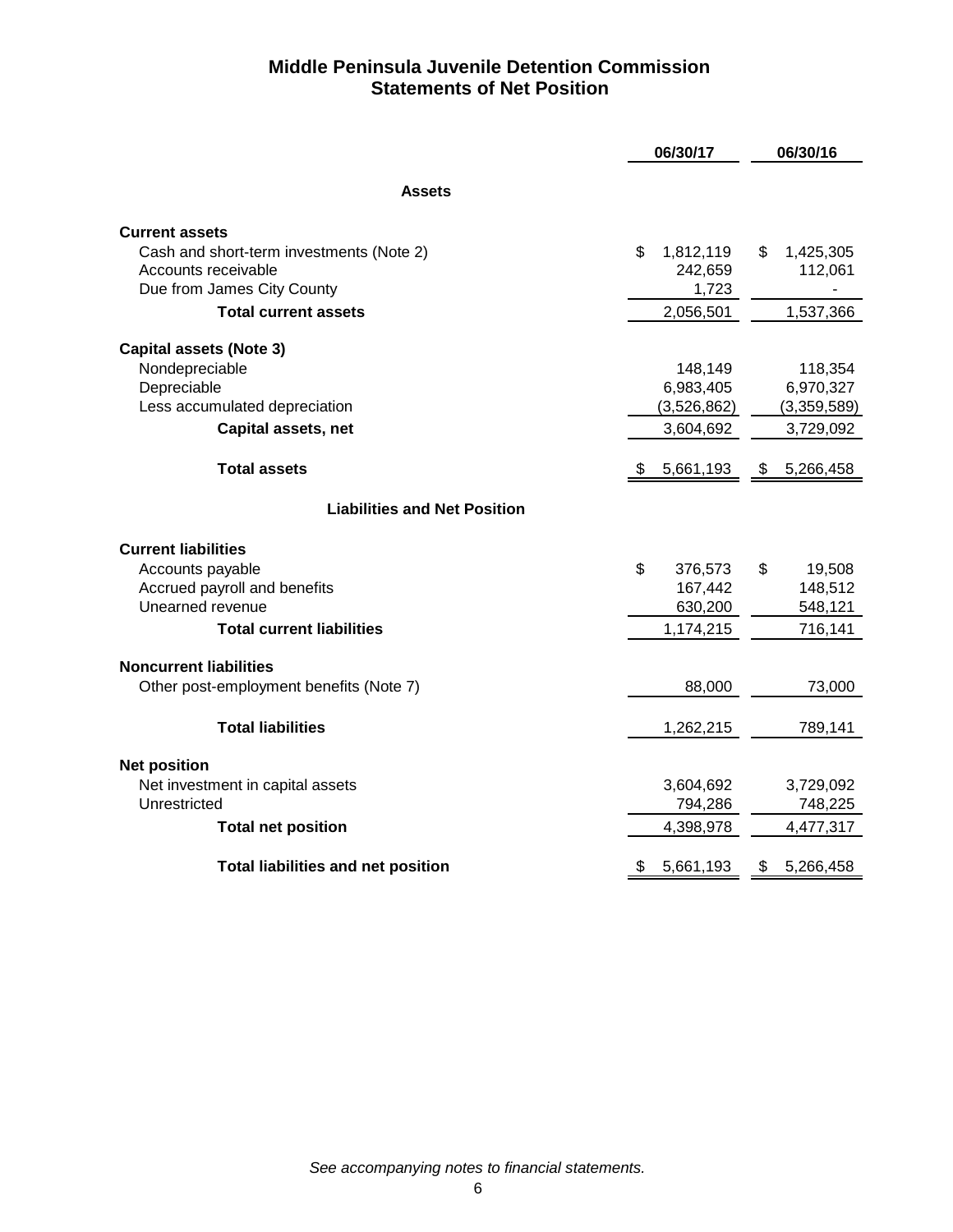# **Middle Peninsula Juvenile Detention Commission Statements of Revenues, Expenses and Changes in Net Position**

|                                         | <b>Years Ended</b> |                 |  |
|-----------------------------------------|--------------------|-----------------|--|
|                                         | 06/30/17           | 06/30/16        |  |
| <b>Operating revenues</b>               |                    |                 |  |
| Fees from member jurisdictions          | \$<br>1,739,384    | \$<br>1,993,893 |  |
| Commonwealth of Virginia                | 2,598,396          | 1,926,404       |  |
| Federal government                      | 75,195             | 63,643          |  |
| Fees from nonmember jurisdictions       | 768                | 8,955           |  |
| Other                                   | 17,968             | 19,554          |  |
| <b>Total operating revenues</b>         | 4,431,711          | 4,012,449       |  |
| <b>Operating expenses</b>               |                    |                 |  |
| Salaries and wages                      | 2,593,241          | 2,284,908       |  |
| Employee benefits                       | 1,004,738          | 914,821         |  |
| <b>Supplies</b>                         | 209,297            | 185,329         |  |
| Depreciation                            | 203,791            | 207,846         |  |
| Professional services (Note 5)          | 180,125            | 235,017         |  |
| <b>Utilities</b>                        | 109,880            | 105,524         |  |
| Purchase of bedspace                    | 80,839             | 57,300          |  |
| Minor furniture and equipment           | 55,641             | 8,234           |  |
| Miscellaneous                           | 42,019             | 44,388          |  |
| Insurance                               | 15,288             | 14,221          |  |
| Training                                | 12,666             | 8,546           |  |
| Capital improvements                    | 6,138              | 36,627          |  |
| <b>Total operating expenses</b>         | 4,513,663          | 4,102,761       |  |
| <b>Operating loss</b>                   | (81, 952)          | (90, 312)       |  |
| <b>Nonoperating revenues (expenses)</b> |                    |                 |  |
| Loss on disposal of capital assets      |                    | (735)           |  |
| Interest expense                        |                    | (194)           |  |
| Interest revenue                        | 3,613              | 981             |  |
| Total nonoperating revenue, net         | 3,613              | 52              |  |
| Change in net position                  | (78, 339)          | (90, 260)       |  |
| Net position, beginning of year         | 4,477,317          | 4,567,577       |  |
| Net position, end of year               | 4,398,978<br>\$    | \$4,477,317     |  |

*See accompanying notes to financial statements.*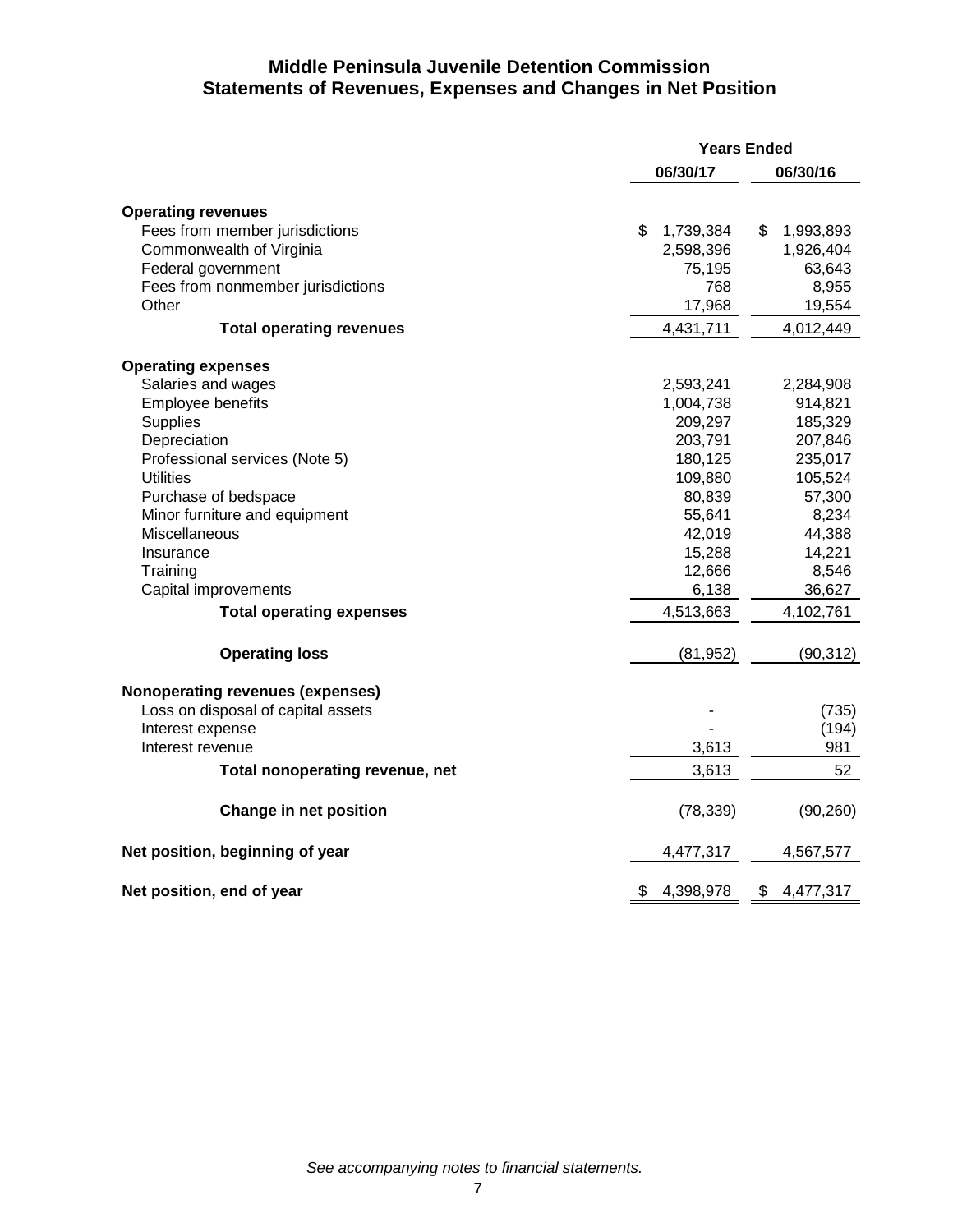# **Middle Peninsula Juvenile Detention Commission Statements of Cash Flows**

|                                                                                                   | <b>Years Ended</b> |                             |    |                             |
|---------------------------------------------------------------------------------------------------|--------------------|-----------------------------|----|-----------------------------|
|                                                                                                   |                    | 06/30/17                    |    | 06/30/16                    |
| Cash flows from operating activities:                                                             |                    |                             |    |                             |
| Cash received from customers                                                                      | \$                 | 4,381,832                   | \$ | 4,405,863                   |
| Cash payments to suppliers for goods and services<br>Cash payments for personnel services         |                    | (345, 153)<br>(3, 564, 049) |    | (696, 214)<br>(3, 150, 348) |
|                                                                                                   |                    |                             |    |                             |
| Net cash provided by operating activities                                                         |                    | 472,630                     |    | 559,301                     |
| Cash flows from capital and related financing activities:                                         |                    |                             |    |                             |
| Acquisition and construction of capital assets                                                    |                    | (89,066)                    |    | (57, 510)                   |
| Principal payments on note payable                                                                |                    |                             |    | (17, 904)                   |
| Interest paid on note payable                                                                     |                    |                             |    | (194)                       |
| Net cash used for capital and related financing activities                                        |                    | (89,066)                    |    | (75, 608)                   |
| <b>Cash flows from investment activities:</b>                                                     |                    |                             |    |                             |
| Interest received                                                                                 |                    | 3,250                       |    | 981                         |
| Increase in cash and short-term investments                                                       |                    | 386,814                     |    | 484,674                     |
| Cash and short-term investments, beginning of year                                                |                    | 1,425,305                   |    | 940,631                     |
| Cash and short-term investments, end of year                                                      | - \$               | 1,812,119                   | \$ | 1,425,305                   |
| Reconciliation of operating loss to net cash provided                                             |                    |                             |    |                             |
| by operating activities:                                                                          |                    |                             |    |                             |
| <b>Operating loss</b>                                                                             | \$                 | (81, 952)                   | \$ | (90, 312)                   |
| Adjustments to reconcile operating loss to cash<br>provided by operating activities:              |                    |                             |    |                             |
| Depreciation                                                                                      |                    | 203,791                     |    | 207,846                     |
| Disposal of assets under capitalization threshold<br>Changes in operating assets and liabilities: |                    | 9,675                       |    |                             |
| Accounts receivable                                                                               |                    | (130, 235)                  |    | 15,083                      |
| Due from James City County                                                                        |                    | (1,723)                     |    | 345                         |
| Accounts payable                                                                                  |                    | 357,065                     |    | (1,028)                     |
| Accrued payroll and benefits                                                                      |                    | 18,930                      |    | 35,381                      |
| Unearned revenue                                                                                  |                    | 82,079                      |    | 377,986                     |
| Other post-employment benefits                                                                    |                    | 15,000                      |    | 14,000                      |
| <b>Total adjustments</b>                                                                          |                    | $\overline{554,}582$        |    | 649,613                     |
| Net cash provided by operating activities                                                         | \$                 | 472,630                     | \$ | 559,301                     |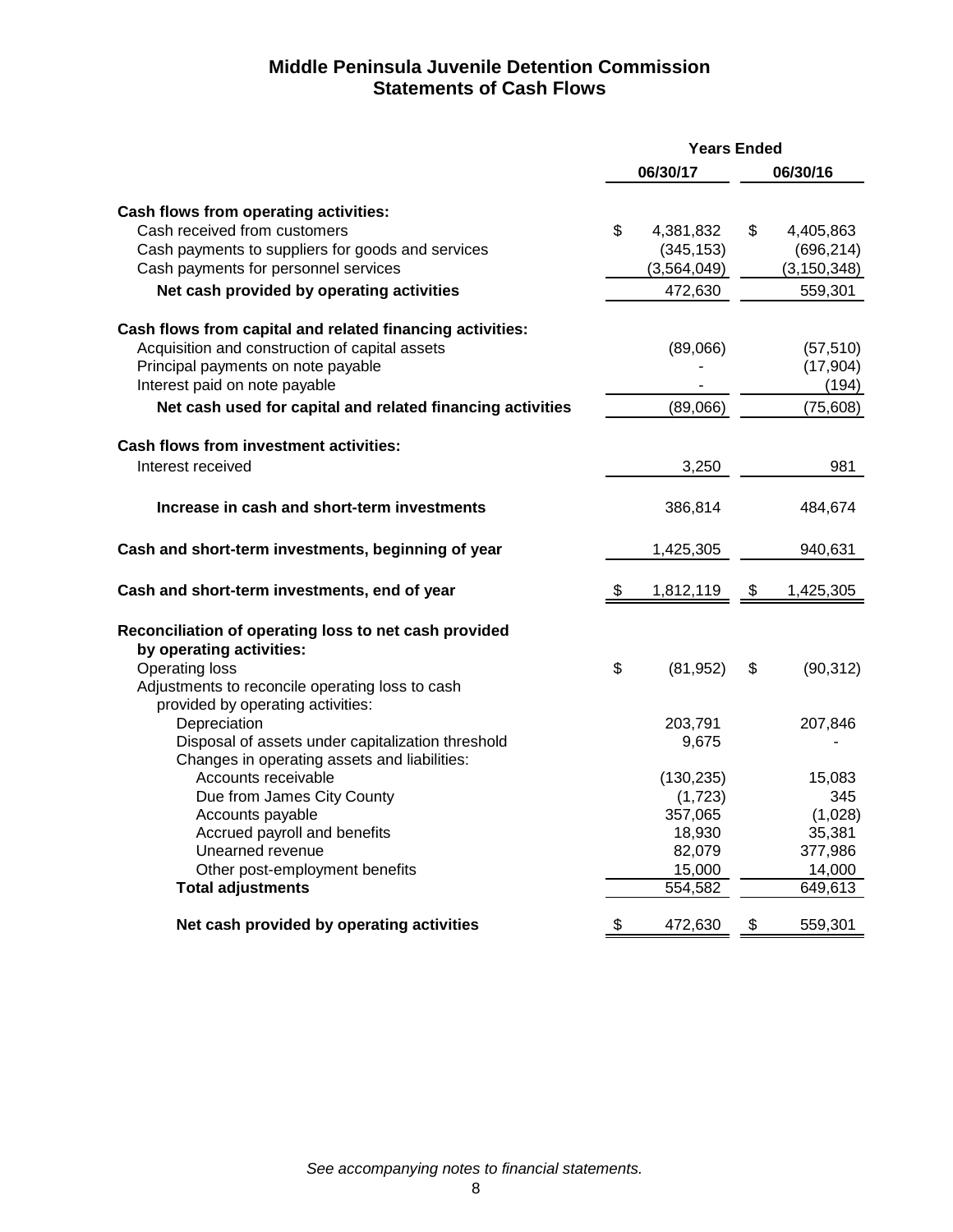Notes to Financial Statements June 30, 2017 and 2016

# **1) Summary of Significant Accounting Policies**

The Middle Peninsula Juvenile Detention Commission (Commission) was created as a political subdivision of the Commonwealth of Virginia by resolutions adopted in 1993. Member jurisdictions are as follows: Caroline County, Charles City County, Essex County, Gloucester County, Hanover County, James City County, King and Queen County, King William County, Lancaster County, Mathews County, Middlesex County, New Kent County, Northumberland County, City of Poquoson, Richmond County, Westmoreland County, City of Williamsburg, and York County.

The general purpose of the Commission is to maintain and operate a detention center facility for youths. A 32-bed facility was completed and placed into operation in December 1997. An additional 16-bed facility was placed into operation in July 1998.

# **Reporting Entity**

The Commission is a legally separate organization, and the member jurisdictions cannot impose their will on the Commission. There is no potential financial benefit or burden in the relationship. Accordingly, the Commission is not considered a component unit of any other entity. James City County (County) is the fiscal agent for the Commission.

# **Basis of Accounting and Presentation**

The Commission utilizes the economic resources measurement focus and the accrual basis of accounting similar to an enterprise fund. Accordingly, revenues are recognized in the period earned and expenses are recognized when they are incurred. Enterprise funds are used to account for activities that are financed and operated similar to those often found in the private sector. Enterprise funds distinguish operating revenues and expenses from nonoperating items. Operating revenues and expenses generally result from the Commission's ongoing operations. Operating revenues include fees from member and nonmember jurisdictions, and intergovernmental revenues. Operating expenses include salaries and wages, employee benefits, and administrative expenses. All revenues and expenses not meeting these definitions are reported as nonoperating revenues and expenses.

#### **Cash Equivalents**

For purposes of the Statement of Cash Flows, cash equivalents are defined as short-term, highly liquid investments that are both (a) readily convertible to known amounts of cash and (b) so near maturity that they present insignificant risk of changes in value because of changes in interest rates. The Commission considers all certificates of deposits, regardless of their maturity, and other investments with original maturities of three months or less to be cash equivalents.

#### **Capital Assets**

The Commission's policy is to capitalize capital assets with a historical cost or acquisition value at time of donation of five thousand dollars (\$5,000) or greater. The costs of major improvements are capitalized while the cost of maintenance and repairs, which do not improve or extend the life of an asset, are expensed. The Commission provides for depreciation of capital assets using the straight-line method at amounts estimated to amortize the cost or basis of the assets over their estimated useful lives. Useful lives for the Commission's depreciable assets are as follows:

| Building                         | 40 years   |
|----------------------------------|------------|
| Improvements other than building | 30 years   |
| Machinery and equipment          | 3-12 years |

When capital assets are sold or retired, the related asset and accumulated depreciation are removed from the accounts and any gain or loss is included in nonoperating revenues (expenses).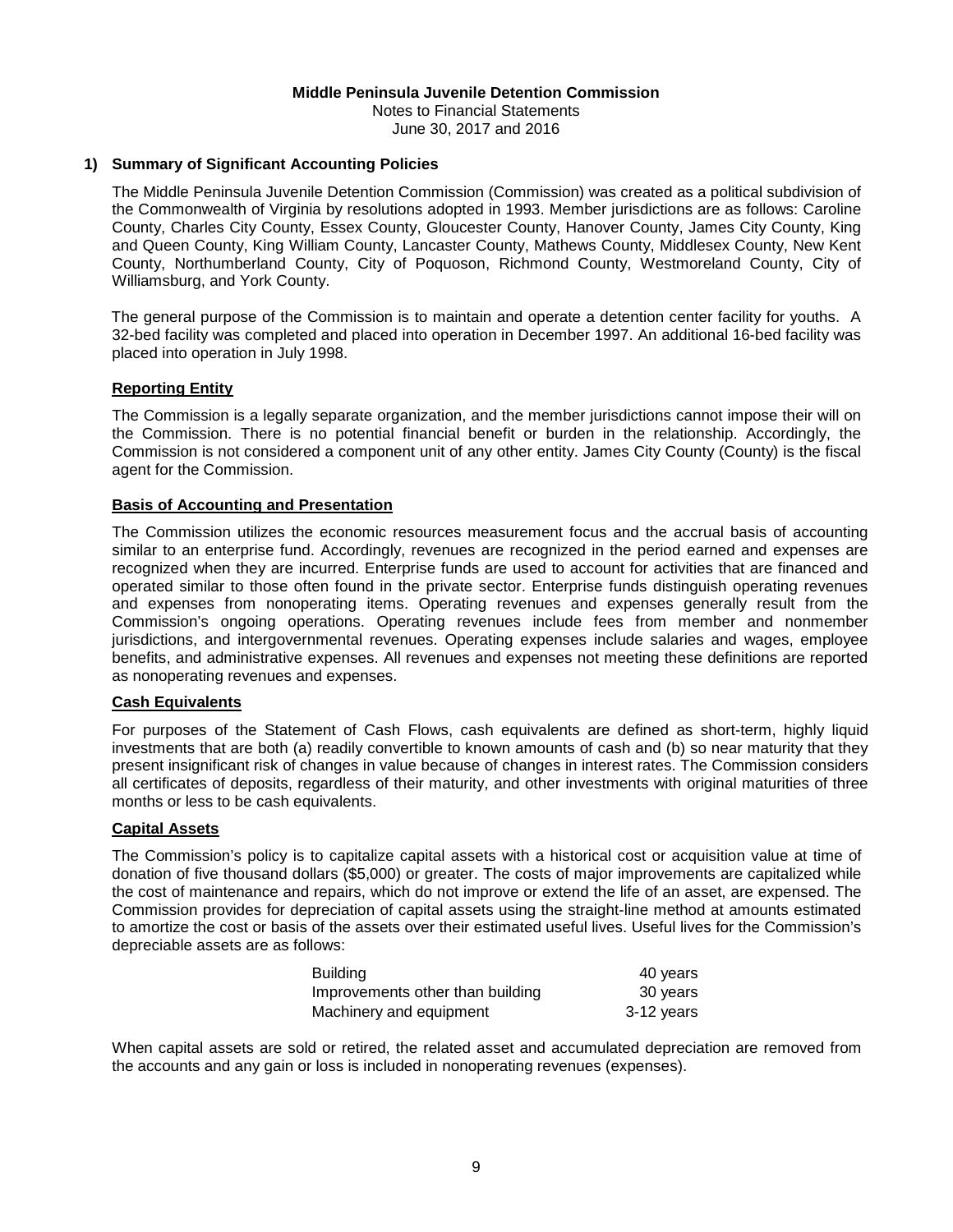Notes to Financial Statements June 30, 2017 and 2016

# **1) Summary of Significant Accounting Policies, Continued**

#### **Fees Revenue**

Fees from member jurisdictions consist of charges billed for the per diem cost of bed space per youth. The per diem cost is calculated by dividing the total local cost, as defined, for the year by the estimated number of youth care days in that year. The total local cost is calculated by estimating the total cost included in the operating budget less estimated revenues from other sources. Accounts receivable reflected in the accompanying statement of net position is primarily comprised of such fees billed to member jurisdictions and management believes they are fully collectible. Therefore, no provision for doubtful accounts has been recorded.

The Commission has contractual agreements with the Virginia Department of Juvenile Justice to provide detention re-entry placement for juvenile offenders as well as to provide intake assessment services on state ward juveniles to determine if they would benefit from the Community Placement Program.

#### **Estimates**

The preparation of financial statements in conformity with accounting principles generally accepted in the United States of America requires management to make estimates and assumptions that affect certain reported amounts and disclosures. Accordingly, actual results could differ from those estimates and assumptions.

#### **Adoption of New Accounting Statement**

Effective for the fiscal year ended June 30, 2016, the Commission adopted GASB Statement No. 72, *Fair Value Measurement and Application.* This statement requires the use of valuation techniques which are appropriate under the circumstances and are either a market approach, a cost approach, or an income approach.

The statement establishes a hierarchy of inputs used to measure fair value consisting of three levels. Level 1 inputs are quoted prices in active markets for identical assets or liabilities. Level 2 inputs are inputs, other than quoted prices included within Level 1 that are observable for the asset or liability, either directly or indirectly. Level 3 inputs are unobservable inputs, such as management's assumption of the default rate among underlying mortgages of a mortgage-backed security. Statement No. 72 also contains note disclosure requirements regarding the hierarchy of valuation inputs and valuation techniques that was used for the fair value measurements.

#### **2) Cash and Short-Term Investments**

The Commission's cash and short-term investments consisted of:

|                        |   | 6/30/2017 | 6/30/2016 |
|------------------------|---|-----------|-----------|
| Bank deposits          | S | 1.208.470 | 1.024.749 |
| Short-term investments |   | 603.649   | 400.556   |
| Total                  | S | 1.812.119 | 1,425,305 |

Deposits with banks are covered by the Federal Deposit Insurance Corporation (FDIC) or collateralized in accordance with the Virginia Security for Public Deposits Act, Section 2.2-4400 et. seq. of the *Code of Virginia*. The Commission's investments were as follows:

| <b>Investment Type</b> | Amount  | Maturity | Amount  | <b>Maturity</b> |
|------------------------|---------|----------|---------|-----------------|
| LGIP (amortized cost)  | 603.649 | dav      | 400.556 | dav             |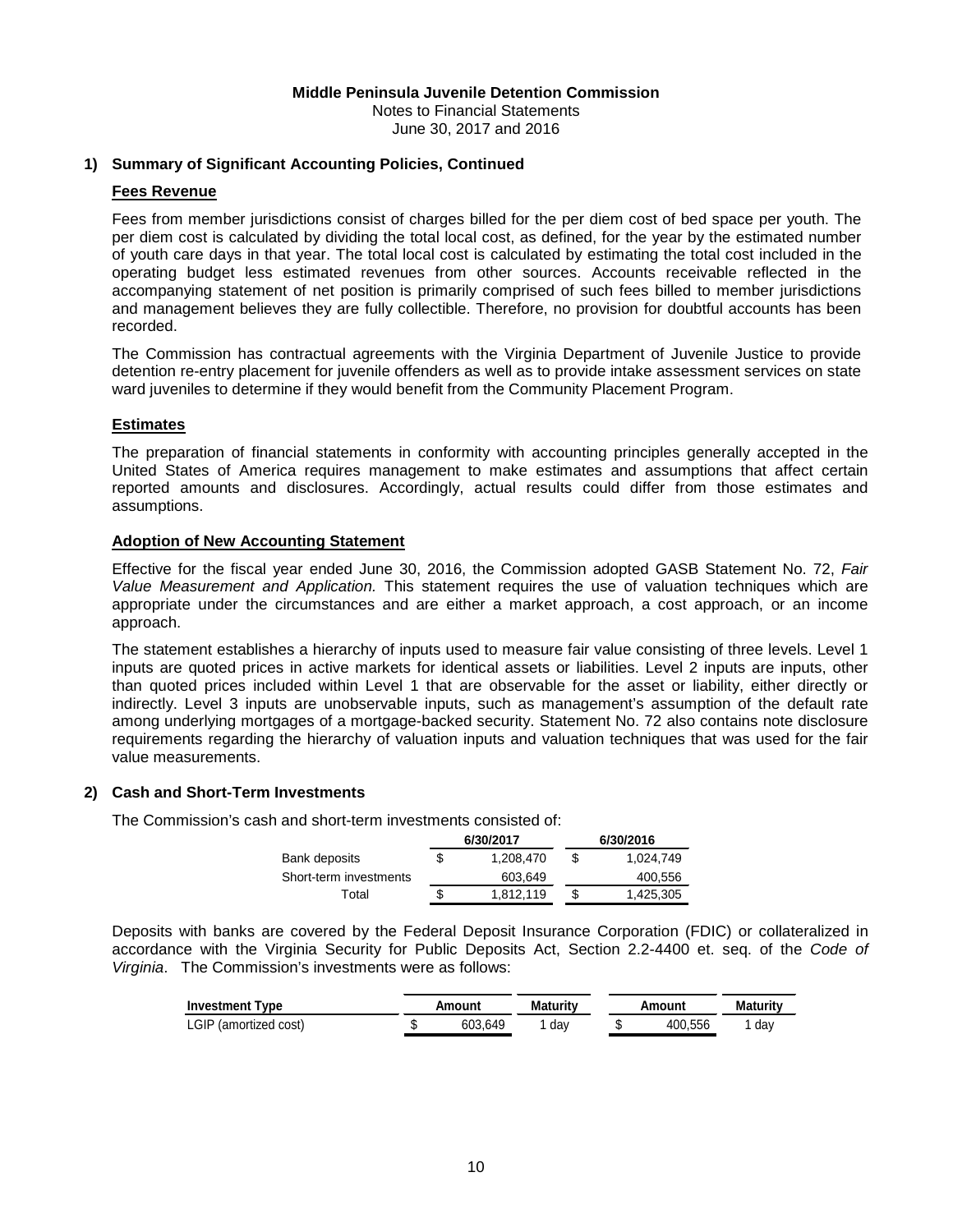Notes to Financial Statements

June 30, 2017 and 2016

#### **2) Cash and Short-Term Investments, Continued**

The Commission utilizes the Investment Policy (Policy) of the James City County Treasurer. In accordance with the Code of Virginia and other applicable law, including regulations, the Commission's Policy permits investments in U.S. government obligations, municipal obligations, commercial paper, and certain corporate notes, bankers' acceptances, repurchase agreements, negotiable certificates of deposit, bank deposit notes, mutual funds, and the State Treasurer's Local Government Investment Pool (the Virginia LGIP, which measures its investments at amortized cost). The Treasury Board of the Commonwealth of Virginia has regulatory oversight of the LGIP.

The Policy establishes limitations on the holdings of non-U.S. government obligations. The maximum percentage of the portfolio (book value at the date of acquisition) permitted in each security is as follows:

| U.S. Treasury obligations                     | 100% maximum |
|-----------------------------------------------|--------------|
| Federal Agency obligations                    | 100% maximum |
| Registered money market mutual funds          | 100% maximum |
| Commonwealth of Virginia LGIP                 | 100% maximum |
| Bank deposits                                 | 100% maximum |
| Repurchase agreements                         | 50% maximum  |
| Bankers' acceptances                          | 40% maximum  |
| Commercial paper                              | 35% maximum  |
| Negotiable certificates of deposit/bank notes | 20% maximum  |
| Municipal obligations                         | 20% maximum  |
| Corporate notes                               | 15% maximum  |
|                                               |              |

# **Credit Risk**

As required by state statute, the Policy requires commercial paper have a short-term debt rating of no less than "A-1" (or its equivalent) from at least two of the following: Moody's Investors Service, Standard & Poor's, Fitch Investor's Service, and Duff and Phelps. Corporate notes must have a minimum of "Aa" long-term debt rating by Moody's Investors Service and a minimum of "AA" long-term debt rating by Standard & Poor's. Negotiable certificates of deposit and bank deposit notes maturing in less than one year must have a shortterm debt rating of at least "A-1" by Standard & Poor's and "P-1" by Moody's Investors Service. Notes having a maturity of greater than one year must be rated "AA" by Standard & Poor's and "Aa" by Moody's Investors Service. Although state statute does not impose credit standards on repurchase agreement counterparties, bankers' acceptances or money market mutual funds, the Commission has established credit standards for these investments to minimize portfolio risk.

As of June 30, 2017 and 2016, the Commission's investment in LGIP was rated AAAm by Standard & Poor's.

# **Concentration of Credit Risk**

The Policy establishes limitations on portfolio composition by issuer in order to control concentration of credit risk. No more than 5% of the Commission's portfolio will be invested in the securities of any single issuer with following exceptions:

| U.S. Treasury                          | 100% maximum |
|----------------------------------------|--------------|
| Commonwealth of Virginia LGIP          | 100% maximum |
| Each bank deposit institution          | 100% maximum |
| Each money market mutual fund          | 50% maximum  |
| Each federal agency                    | 35% maximum  |
| Each repurchase agreement counterparty | 25% maximum  |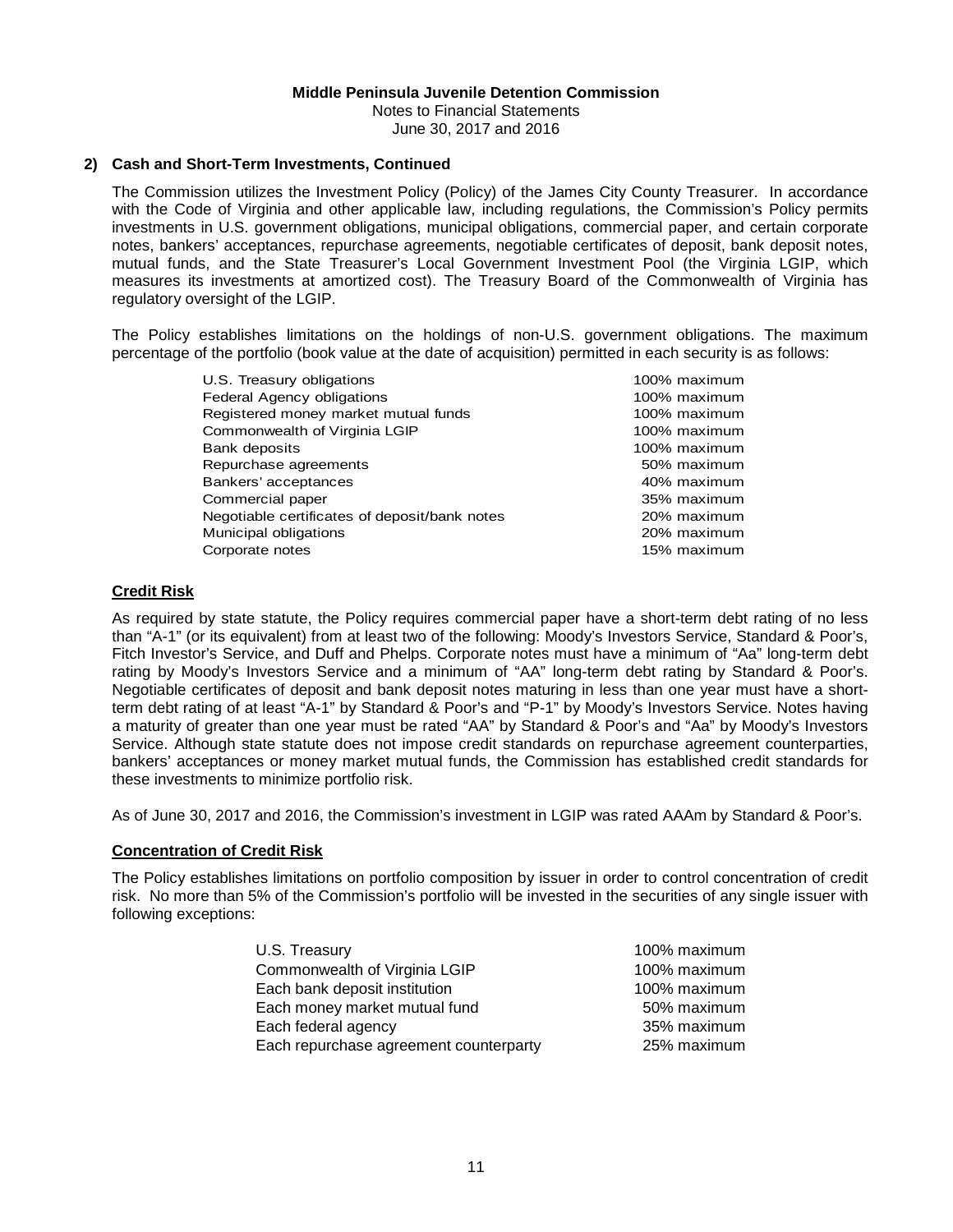Notes to Financial Statements June 30, 2017 and 2016

#### **2) Cash and Short-Term Investments, Continued**

### **Interest Rate Risk**

As a means of limiting exposure to fair value losses arising from rising interest rates, the Commission's Policy limits the investment of short-term operating funds to an average weighted maturity of no more than 180 days, with a portion of the portfolio continuously invested in readily available funds. The operating fund core portfolio will be invested in permitted investments with a stated maturity of no more than five years from the date of purchase. To control the volatility of the core portfolio, the Treasurer will determine a duration target, not to exceed three years.

# **Custodial Credit Risk**

The Policy requires that all investment securities purchased by the Commission or held as collateral on deposits or investments shall be held by the Commission or by a third-party custodial agent who may not otherwise be counterparty to the investment transaction. As of June 30, 2017 and 2016, all of the Commission's investments are held in a bank's trust department in the Commission's name.

# **3) Capital Assets**

The following is a summary of the capital assets activity for the years ended June 30, 2017 and 2016:

|                                             |     | <b>Balance</b>                                 |                  |                   |                         |           |           | <b>Balance</b> |
|---------------------------------------------|-----|------------------------------------------------|------------------|-------------------|-------------------------|-----------|-----------|----------------|
|                                             |     | 7/1/2016                                       | <b>Additions</b> |                   | <b>Reductions</b>       |           | 6/30/2017 |                |
| Capital assets not being depreciated:       |     |                                                |                  |                   |                         |           |           |                |
| Land and land improvements                  | \$  | 118,354                                        | \$               |                   | \$                      |           | \$        | 118,354        |
| Construction in progress                    |     |                                                |                  | 29,795            |                         |           |           | 29,795         |
| Total capital assets not being depreciated  |     | 118,354                                        |                  | 29,795            |                         |           |           | 148,149        |
| Capital assets being depreciated:           |     |                                                |                  |                   |                         |           |           |                |
| <b>Building</b>                             |     | 6,180,161                                      |                  |                   |                         |           |           | 6,180,161      |
| Machinery and equipment                     |     | 661,482                                        |                  | 59,271            |                         | (42, 444) |           | 678,309        |
| Improvements other than building            |     | 128,684                                        |                  |                   |                         | (3,749)   |           | 124,935        |
| Total capital assets being depreciated      |     | 6,970,327                                      |                  | 59,271            |                         | (46,193)  | \$        | 6,983,405      |
| Less accumulated depreciation for:          |     |                                                |                  |                   |                         |           |           |                |
| <b>Building</b>                             |     | 2,841,287                                      |                  | 154,758           |                         |           |           | 2,996,045      |
| Machinery and equipment                     |     | 467,182                                        |                  | 44,674            |                         | (33, 687) |           | 478,169        |
| Improvements other than building            |     | 51,120                                         |                  | 4,359             |                         | (2,831)   |           | 52,648         |
| Total accumulated depreciation              |     | 3,359,589                                      |                  | 203,791           |                         | (36, 518) |           | 3,526,862      |
| Total capital assets being depreciated, net |     | 3,610,738                                      |                  | (144, 520)        |                         | (9,675)   |           | 3,456,543      |
| Net capital assets                          | \$  | 3,729,092                                      | \$               | (114, 725)        | \$                      | (9,675)   | \$        | 3,604,692      |
|                                             |     |                                                |                  |                   |                         |           |           | <b>Balance</b> |
|                                             |     | <b>Balance</b><br>7/1/2015<br><b>Additions</b> |                  | <b>Reductions</b> |                         | 6/30/2016 |           |                |
| Capital assets not being depreciated:       |     |                                                |                  |                   |                         |           |           |                |
| Land and land improvements                  | -\$ | 118,354                                        | \$               |                   | \$                      |           | S         |                |
| Capital assets being depreciated:           |     |                                                |                  |                   |                         |           |           | 118,354        |
| <b>Building</b>                             |     | 6,169,996                                      |                  | 10,165            |                         |           |           | 6,180,161      |
| Machinery and equipment                     |     | 615,200                                        |                  | 47,345            |                         | (1,063)   |           | 661,482        |
| Improvements other than building            |     | 128,684                                        |                  |                   |                         |           |           | 128,684        |
| Total capital assets being depreciated      |     | 6,913,880                                      |                  | 57,510            |                         | (1,063)   |           | 6,970,327      |
| Less accumulated depreciation for:          |     |                                                |                  |                   |                         |           |           |                |
| <b>Building</b>                             |     | 2,686,995                                      |                  | 154,292           |                         |           |           | 2,841,287      |
| Machinery and equipment                     |     | 418,486                                        |                  | 49,024            |                         | (328)     |           | 467,182        |
| Improvements other than building            |     | 46,590                                         |                  | 4,530             |                         |           |           | 51,120         |
| Total accumulated depreciation              |     | 3,152,071                                      |                  | 207,846           |                         | (328)     |           | 3,359,589      |
| Total capital assets being depreciated, net |     | 3,761,809                                      |                  | (150, 336)        |                         | (735)     |           | 3,610,738      |
| Net capital assets                          | \$  | 3,880,163                                      | \$               | (150, 336)        | $\overline{\mathbf{e}}$ | (735)     | \$        | 3,729,092      |
|                                             |     |                                                |                  |                   |                         |           |           |                |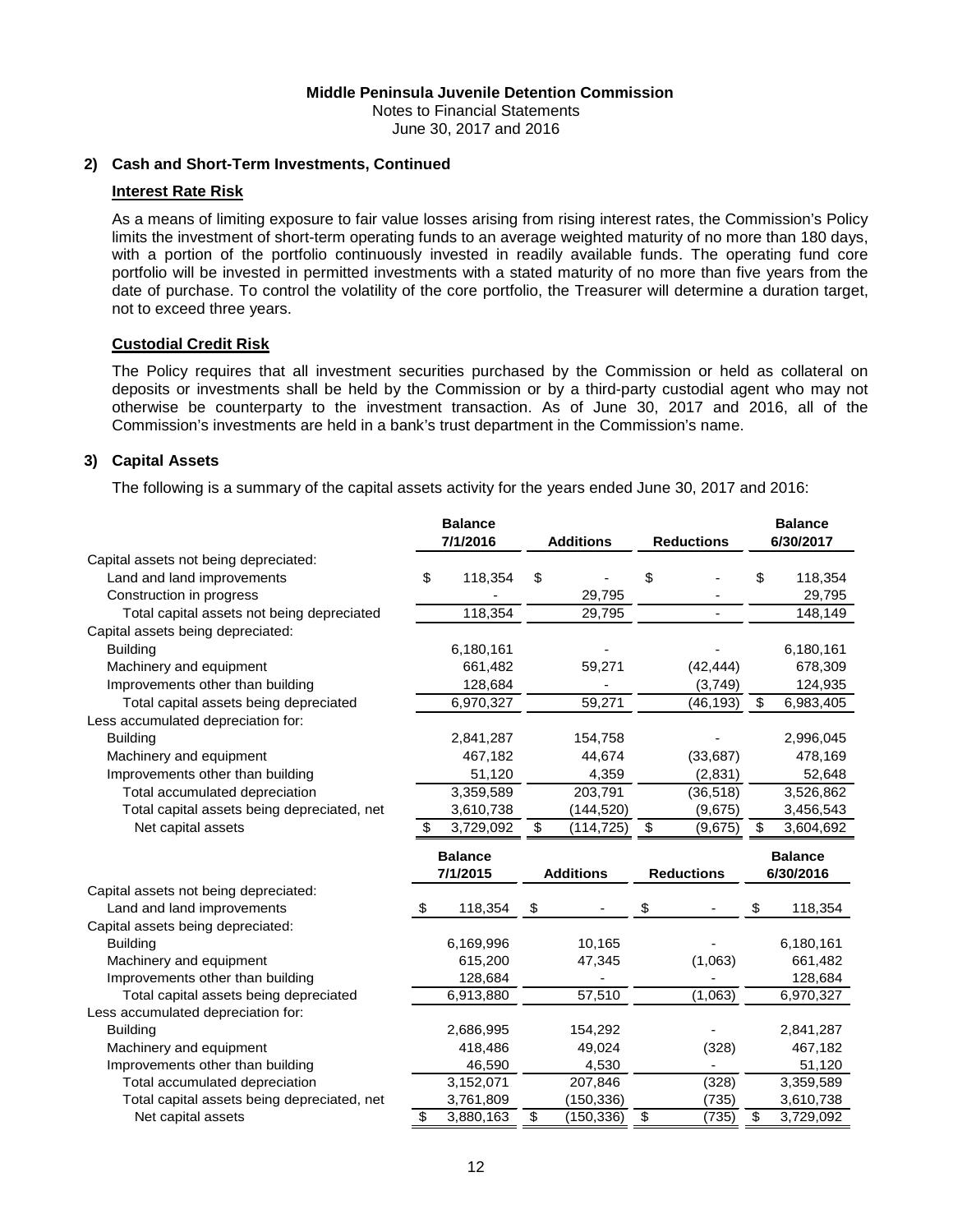Notes to Financial Statements June 30, 2017 and 2016

# **4) Note Payable**

On December 15, 2010, the Commission executed a promissory note for \$165,000 at 3.70% interest with Lancaster County, which was used to upgrade the security system. Monthly payments were \$3,016 until December 2015. The following is a summary of the note payable activity for the year ended June 30, 2016.

| <b>Balance</b><br>7/1/2015 | <b>Additions</b> |                          | <b>Reductions</b> | <b>Balance</b><br>6/30/2016 |   |  |
|----------------------------|------------------|--------------------------|-------------------|-----------------------------|---|--|
| 17.904                     |                  | $\overline{\phantom{a}}$ | 17.904            |                             | - |  |

# **5) Transactions with Related Parties**

Certain financial management and accounting services are provided to the Commission by the County. The charges for these services amounted to \$29,000 during the years ended June 30, 2017 and 2016, respectively and are included in professional services in the accompanying statements of revenues, expenses and changes in net position.

# **6) Pension Plan**

Employees of the Commission participate in the Virginia Retirement System (VRS) through the County. Therefore, employees of the Commission are not a separate cost pool of VRS and no separate actuarial information is available with regard to the Commission's participation in VRS. Detailed disclosures regarding the County's participation in VRS and related actuarial information can be found in the County's annual financial statements.

### **7) Other Post-Employment Benefits (OPEB)**

In addition to providing the pension benefits described in Note 6, the Commission provides other postemployment health-care benefits for qualifying retired employees who are not yet eligible for Medicare through a single-employer defined benefit plan. The benefits, benefit levels, employee contributions and employer contributions are governed by the Commission and can be amended by the Commission through its personnel manual.

#### **Funding Policy**

The Commission does not intend to establish a trust to pre-fund the obligation. The anticipated growth in the net OPEB obligation is based on contributions to the benefit plan on a pay-as-you-go cost basis. The data has been projected into the future based on the assumption that the current active population remains constant. Retirees contribute towards their health insurance premiums based on a blended rate, and therefore, the Commission has an implicit rate obligation. The estimated contributions are based on the implicit rate subsidy payments made during the year by the retirees.

# **Plan Description**

Covered full-time active employees who retire directly from the Commission and are at least 50 years of age with 15 years of service are eligible to receive post-employment health care benefits. Each year, retirees participating in the Commission's sponsored plans will be given the opportunity to change plans or drop coverage during an open enrollment period. The pre-Medicare retirees have a choice of three plans: Optima, Healthkeepers and KeyCare. The majority of the participants are in Healthkeepers. Dental plans are available at the retiree's cost and therefore, there is no employer obligation. There is no coverage for post-Medicare retirees. There were 39 active employee participants at the time of the actuarial study.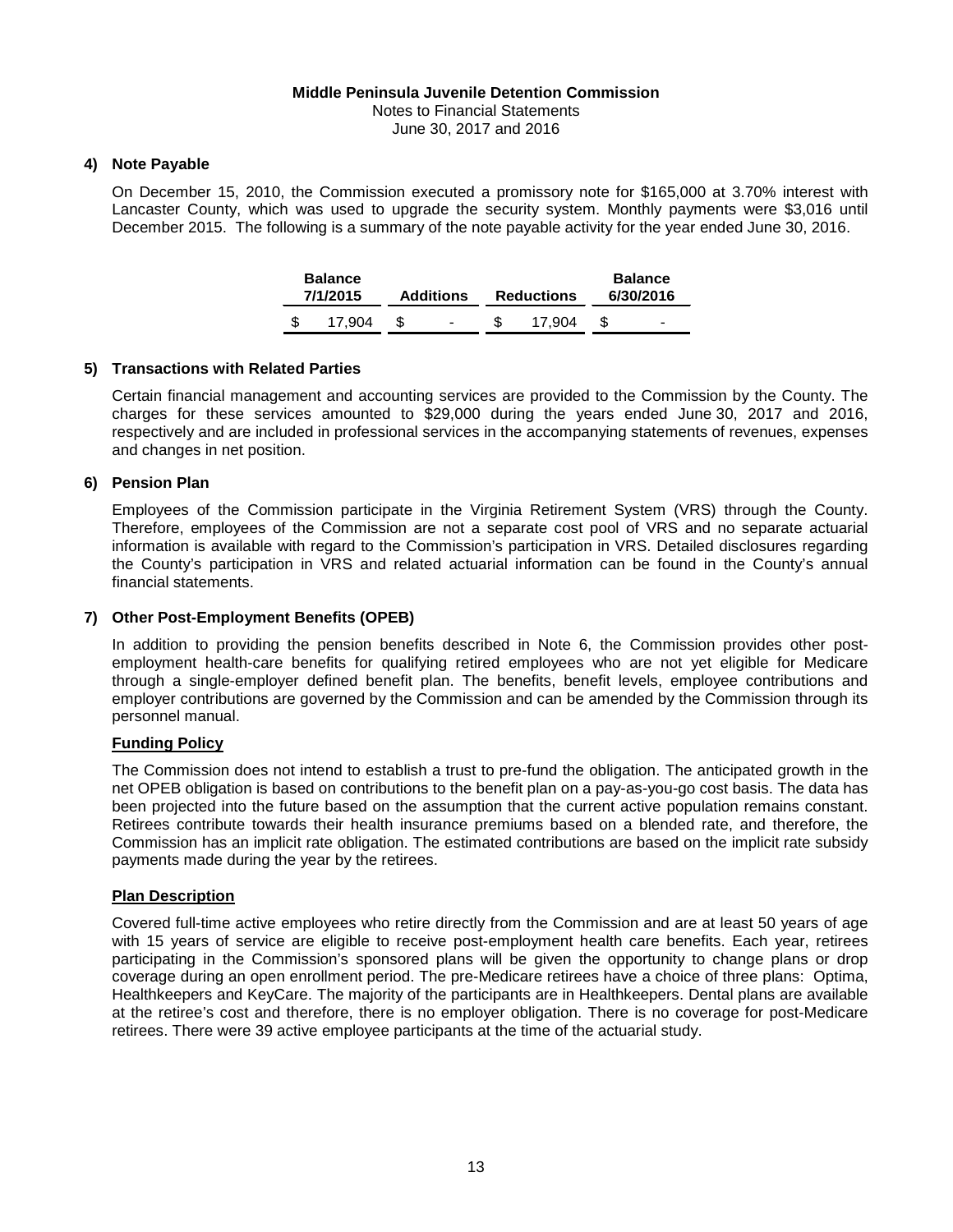Notes to Financial Statements June 30, 2017 and 2016

# **7) Other Post-Employment Benefits (OPEB), Continued**

### **Net OPEB Obligation**

The net OPEB obligation was calculated as follows:

|                                        |    | 6/30/2017 |    | 6/30/2016 |  |  |
|----------------------------------------|----|-----------|----|-----------|--|--|
| Annual required contribution           | \$ | 17,000    | S  | 16,000    |  |  |
| Amortization of net OPEB obligation    |    | (4,000)   |    | (3,000)   |  |  |
| Interest on net OPEB obligation        |    | 3,000     |    | 2,000     |  |  |
| Annual OPEB cost                       |    | 16,000    |    | 15,000    |  |  |
| Contributions made                     |    | (1,000)   |    | (1,000)   |  |  |
| Increase in net OPEB obligation        |    | 15,000    |    | 14,000    |  |  |
| Net OPEB obligation, beginning of year |    | 73,000    |    | 59,000    |  |  |
| Net OPEB obligation, end of year       | S. | 88,000    | £. | 73,000    |  |  |
|                                        |    |           |    |           |  |  |

#### **Actuarial Methods and Assumptions**

For the actuarial valuations at June 30, 2017 and 2016, the projected unit credit actuarial cost method was used. Under this method, benefits provided by the substantive plan (the plan as understood by the Commission and the plan members) at the time of the actuarial study are projected and their present value is determined. The present value is divided into equal parts which are earned over the period from date of hire to the full eligibility date.

The actuarial assumptions included calculations based on a discount rate of 4% for the unfunded liability and amortization of the initial unfunded actuarial liability over 22 years based on a level percent of payroll method. At June 30, 2017 and 2016, the actuarial unfunded accrued liability was \$110,000 and \$96,000, respectively. Future increases for medical benefits are assumed to range from an initial rate of 7.5% and decreasing gradually with the ultimate rate being 5.04%. It should be noted actuarial calculations reflect a long-term perspective and, therefore, actuarially determined amounts are subject to revision as results are compared to past expectations and new estimates are made about the future.

All active employees who are expected to meet the plan's eligibility requirements on or before the ultimate assumed retirement age are included in the calculations. Retirees, spouses and spouse survivors who are entitled to a benefit under the provisions of the plan are also included.

\* \* \* \* \*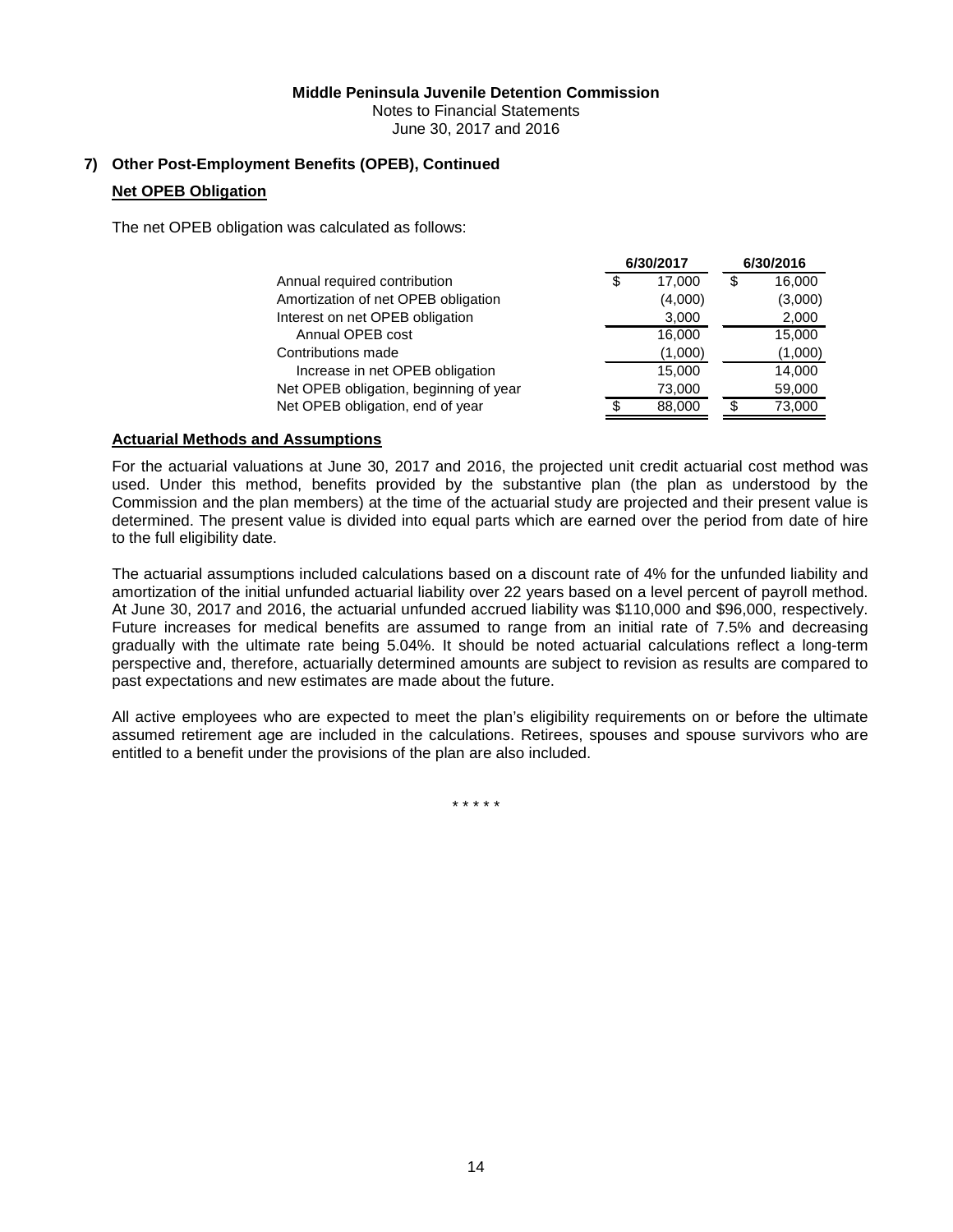

# **Report of Independent Auditors' on Internal Control over Financial Reporting and on Compliance and Other Matters Based on an Audit of Financial Statements Performed in Accordance with** *Government Auditing Standards*

Commission Members Middle Peninsula Juvenile Detention Commission Williamsburg, Virginia

We have audited, in accordance with the auditing standards generally accepted in the United States of America and the standards applicable to financial audits contained in *Government Auditing Standards* issued by the Comptroller General of the United States, the financial statements of Middle Peninsula Juvenile Detention Commission as of and for the year ended June 30, 2017, and the related notes to the financial statements, which collectively comprise Middle Peninsula Juvenile Detention Commission's basic financial statements, and have issued our report thereon dated October 3, 2017.

# *Internal Control over Financial Reporting*

In planning and performing our audit of the financial statements, we considered Middle Peninsula Juvenile Detention Commission's internal control over financial reporting (internal control) to determine the audit procedures that are appropriate in the circumstances for the purpose of expressing our opinions on the financial statements, but not for the purpose of expressing an opinion on the effectiveness of Middle Peninsula Juvenile Detention Commission's internal control. Accordingly, we do not express an opinion on the effectiveness of Middle Peninsula Juvenile Detention Commission's internal control.

A deficiency in internal control exists when the design or operation of a control does not allow management or employees, in the normal course of performing their assigned functions, to prevent, or detect and correct misstatements on a timely basis. A material weakness is a deficiency, or a combination of deficiencies, in internal control, such that there is a reasonable possibility that a material misstatement of the entity's financial statements will not be prevented, or detected and corrected on a timely basis. A significant deficiency is a deficiency, or a combination of deficiencies, in internal control that is less severe than a material weakness, yet important enough to merit attention by those charged with governance.

Our consideration of internal control was for the limited purpose described in the first paragraph of this section and was not designed to identify all deficiencies in internal control that might be material weaknesses or, significant deficiencies. Given these limitations, during our audit we did not identify any deficiencies in internal control that we consider to be material weaknesses. However, material weaknesses may exist that have not been identified.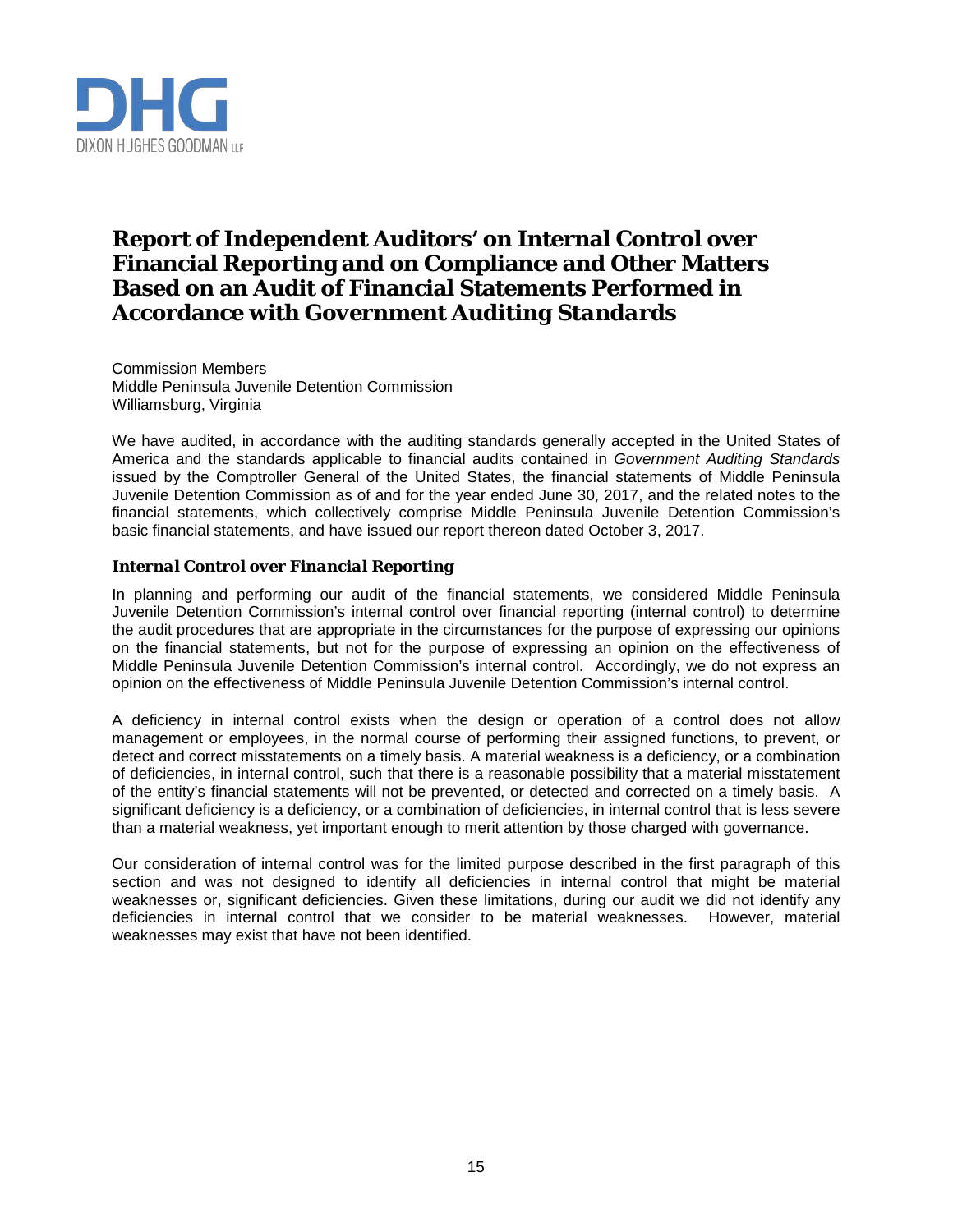

# *Compliance and Other Matters*

As part of obtaining reasonable assurance about whether Middle Peninsula Juvenile Detention Commission's financial statements are free of material misstatement, we performed tests of its compliance with certain provisions of laws, regulations, contracts and grant agreements, noncompliance with which could have a direct and material effect on the determination of financial statement amounts. However, providing an opinion on compliance with those provisions was not an objective of our audit, and accordingly, we do not express such an opinion. The results of our tests disclosed no instances of noncompliance or other matters that are required to be reported under *Government Auditing Standards*.

#### *Purpose of this Report*

The purpose of this report is solely to describe the scope of our testing of internal control and compliance and the results of that testing, and not to provide an opinion on the effectiveness of the entity's internal control or on compliance. This report is an integral part of an audit performed in accordance with *Government Auditing Standards* in considering the entity's internal control and compliance. Accordingly, this communication is not suitable for any other purposes.

Dixon Hughes Goodman LLP

**Newport News, Virginia October 3, 2017**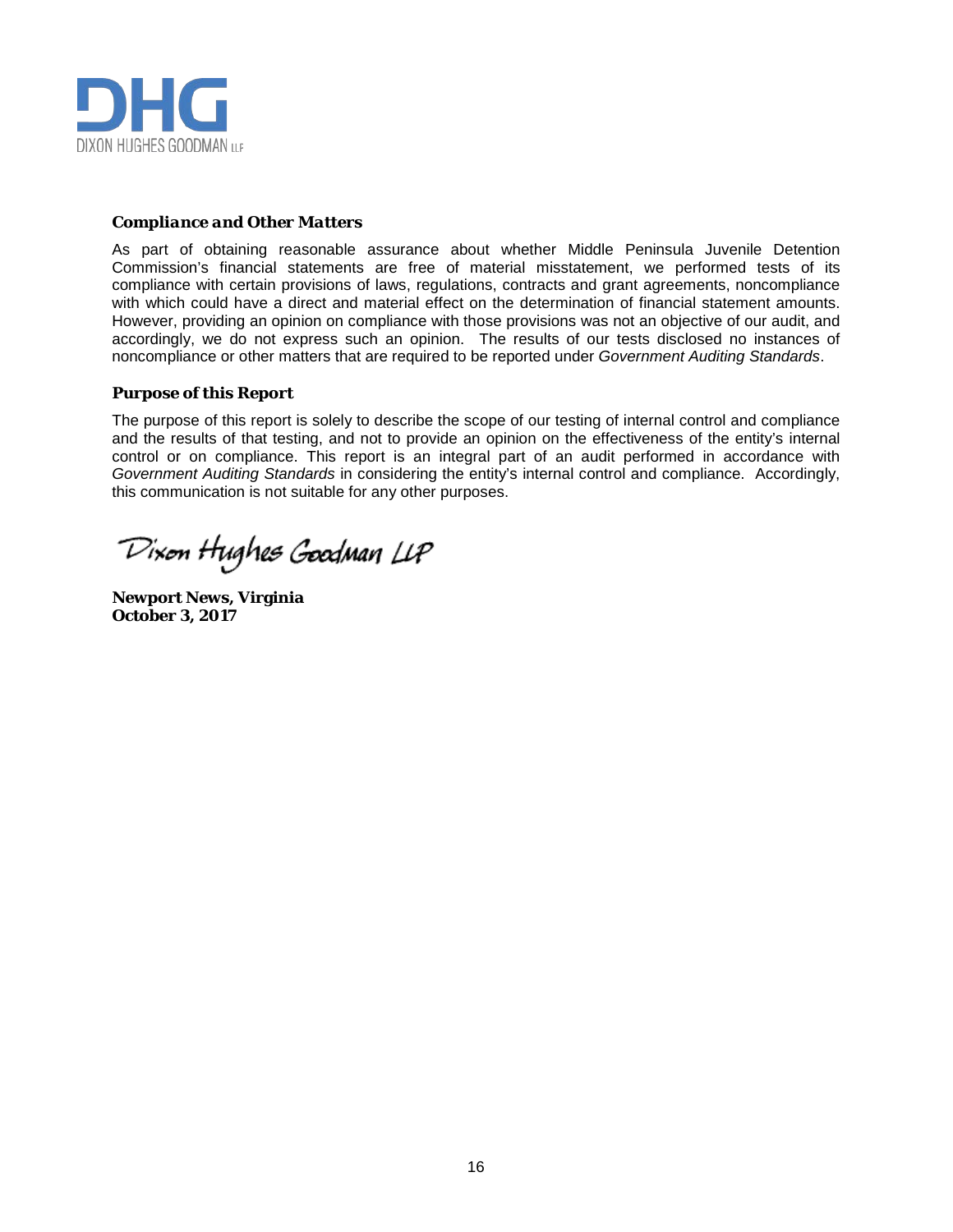

# **Independent Auditors' Report on Compliance with Commonwealth of Virginia Laws, Regulations, Contracts and Grants**

Commission Members Middle Peninsula Juvenile Detention Commission Williamsburg, Virginia

We have audited the financial statements of the Middle Peninsula Juvenile Detention Commission*,* as of and for the year ended June 30, 2017, and have issued our report thereon date October 3, 2017.

We conducted our audit in accordance with auditing standards generally accepted in the United States of America; the standards applicable to financial audits contained in *Government Auditing Standards*, issued by the Comptroller General of the United States; and *Specifications for Audits of Boards, Commissions and Authorities*, issued by the Auditor of Public Accounts of the Commonwealth of Virginia. Those standards and specifications require that we plan and perform the audit to obtain reasonable assurance about whether the general-purpose financial statements are free of material misstatement.

Compliance with Commonwealth of Virginia laws, regulations, contracts and grants applicable to the Middle Peninsula Juvenile Detention Commission, is the responsibility of the Middle Peninsula Juvenile Detention Commission's management. As part of obtaining reasonable assurance about whether the financial statements are free of material misstatement, we performed tests of the Middle Peninsula Juvenile Detention Commission's compliance with certain provisions of the Commonwealth of Virginia's laws, regulations, contracts, and grants. However, the objective of our audit of the financial statements was not to provide an opinion on overall compliance with such provisions. Accordingly, we do not express such an opinion.

Following is a summary of the Commonwealth of Virginia's laws, regulations, contracts and grants for which we performed tests of compliance:

#### Code of Virginia

- Cash and Investments
- Conflicts of Interest
- Retirement Systems
- Procurement
- Unclaimed Property